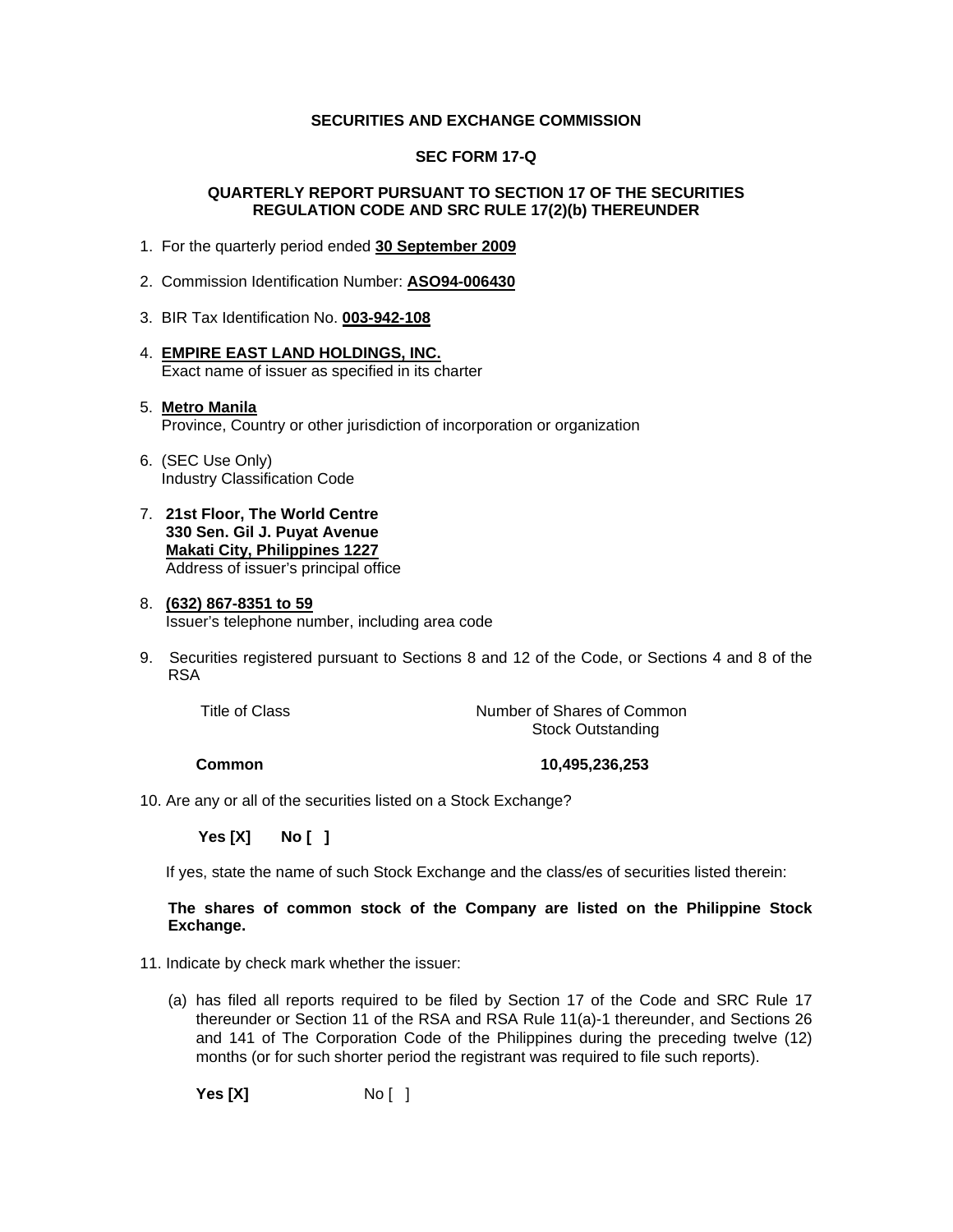(b) has been subject to such filing requirements for the past ninety (90) days.

Yes [X]

#### $No<sub>i</sub>$ ]

#### **PART I - FINANCIAL INFORMATION**

Item 1. Financial Statements

Interim financial statements are attached as Exhibits 1 to 6 hereof and incorporated herein by reference:

Exhibit 1 - Comparative Balance Sheets as of December 31, 2008 and September 30, 2009

Exhibit 2 - Comparative Income Statements as of September 30, 2008 and September 30, 2009

Exhibit 3 - Comparative Statements of Changes in Equity as of September 30, 2009 and September 30, 2008

Exhibit 4 - Comparative Statements of Cash Flows as of September 30, 2009 and September 30, 2008

**Exhibit 5 - Notes to Financial Statements** 

Exhibit 6 - Aging of Accounts Receivable as of September 30, 2009

Item 2. Management's Discussion and Analysis of Financial Condition and Results of Operations

Please refer to Exhibit 7 hereof.

#### **PART II - OTHER INFORMATION**

The Company is not in possession of information which has not been previously reported in a report on SEC Form 17-C and with respect to which a report on SEC Form 17-C is required to be filed.

#### **SIGNATURE**

Pursuant to the requirements of the Securities Regulation Code, the issuer has duly caused this report to be signed on its behalf by the undersigned thereunto duly authorized.

#### **EMPIRE EAST LAND HOLDINGS, INC. Issuer**

By:

**EVELYN G. CACHO** Vice President for Finance (Principal Financial Officer) and Duly Authorized Officer November 13, 2009

 $\lambda$  cannot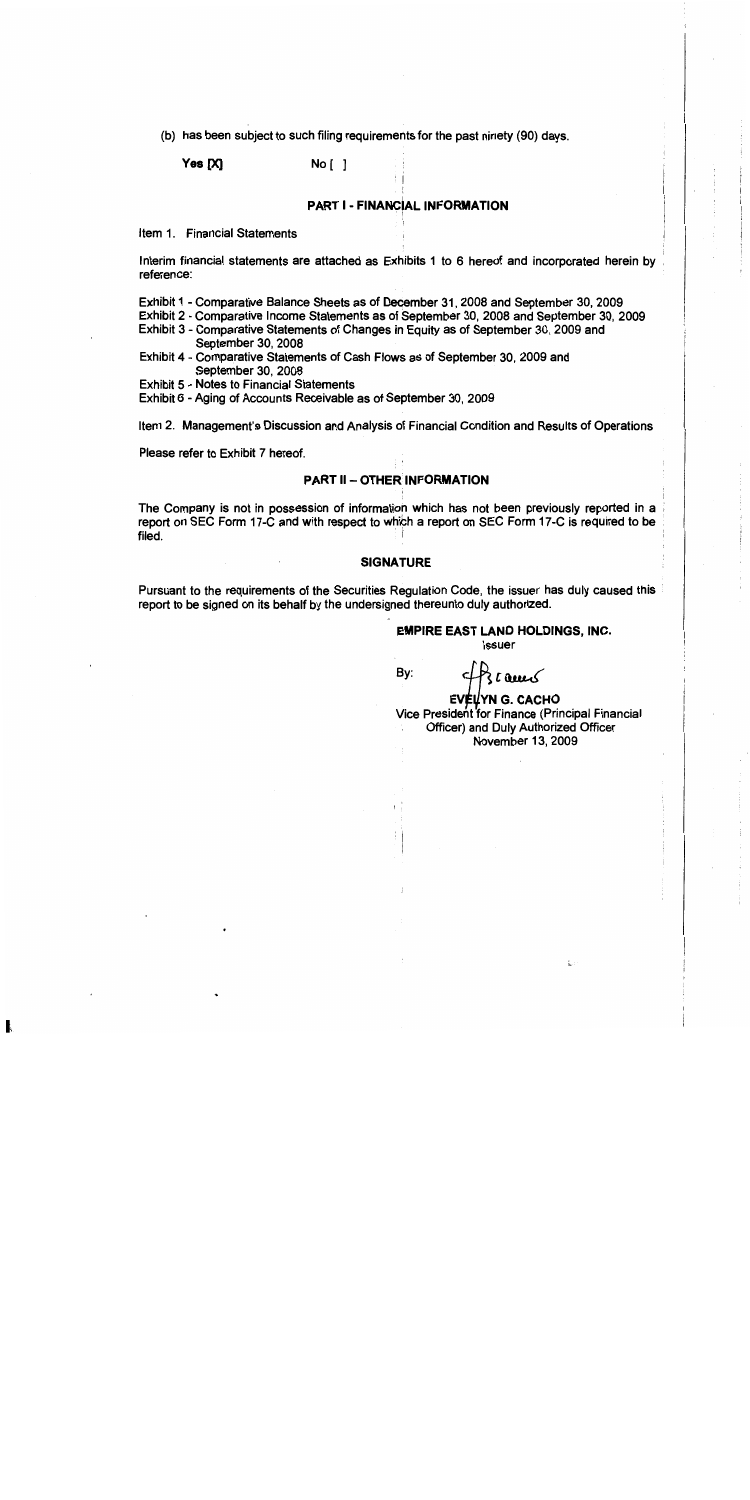# **EMPIRE EAST LAND HOLDINGS, INC. AND SUBSIDIARIES CONSOLIDATED BALANCE SHEETS**

|                                           |           | (In Thousands) |           |            |
|-------------------------------------------|-----------|----------------|-----------|------------|
|                                           |           | Unaudited      |           | Audited    |
|                                           |           | 30-Sep-09      |           | 31-Dec-08  |
| <b>ASSETS</b>                             |           |                |           |            |
| <b>CURRENT ASSETS</b>                     |           |                |           |            |
| Cash and cash equivalents                 | ${\bf P}$ | 1,529,630      | ${\bf P}$ | 1,634,997  |
| Trade and other receivables - net         |           | 2,723,629      |           | 2,838,198  |
| Property development costs                |           | 2,217,306      |           | 1,890,850  |
| Advances to related parties               |           | 839,045        |           | 814,059    |
| Prepayments and other current assets      |           | 395,061        |           | 226,362    |
| <b>Total Current Assets</b>               |           | 7,704,672      |           | 7,404,466  |
| <b>NON-CURRENT ASSETS</b>                 |           |                |           |            |
| Trade and other receivables - net         |           | 2,614,987      |           | 2,773,143  |
| Advances to related parties               |           | 53,701         |           | 53,702     |
| Property development costs                |           | 8,283,752      |           | 9,129,030  |
| Advances to landowners and joint ventures |           | 2,813,619      |           | 2,331,377  |
| Available-for-sale financial assets       |           | 660,480        |           | 239,424    |
| Land for future development               |           | 3,042,683      |           | 3,008,581  |
| Investment property - net                 |           | 256,973        |           | 709,346    |
| Property and equipment - net              |           | 155,661        |           | 154,476    |
| Other non-current assets                  |           | 219,298        |           | 219,901    |
| <b>Total Non-current Assets</b>           |           | 18,101,155     |           | 18,618,980 |
| <b>TOTAL ASSETS</b>                       | ${\bf P}$ | 25,805,827     | ${\bf P}$ | 26,023,446 |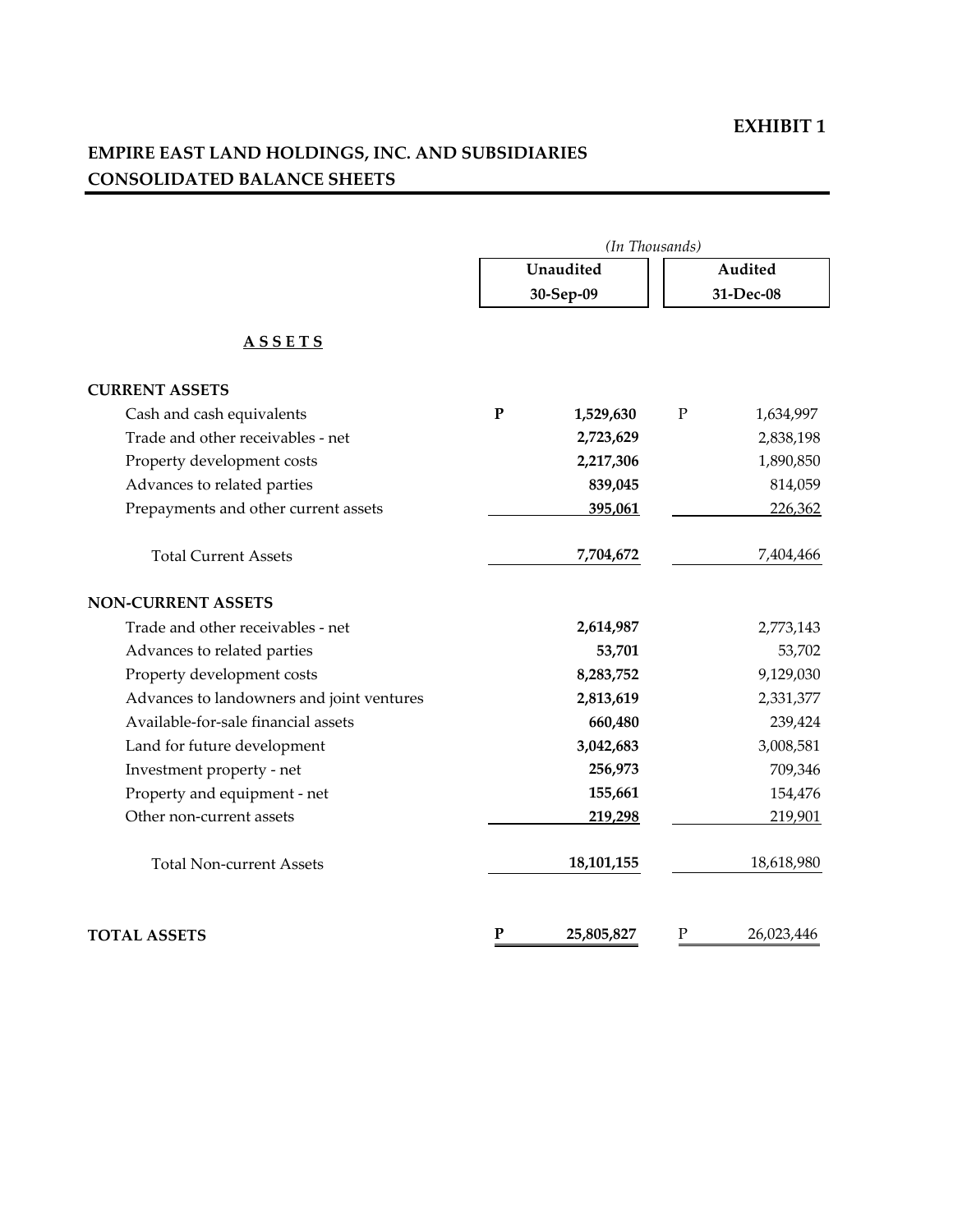#### **LIABILITIES AND EQUITY**

#### **CURRENT LIABILITIES**

| Interest-bearing loans and borrowings               | ${\bf P}$ | 536,293    | $\mathbf P$ | 1,423,572  |
|-----------------------------------------------------|-----------|------------|-------------|------------|
| Trade and other payables                            |           | 1,372,013  |             | 868,508    |
| Income tax payable                                  |           | 273        |             | 7,995      |
| Deferred gross profit on real estate sales          |           | 46,420     |             | 128,014    |
| Customers' deposits                                 |           | 1,947,472  |             | 1,645,361  |
| Advances from related parties                       |           | 233,187    |             | 262,502    |
| Reserve for property development                    |           | 246,343    |             | 310,157    |
| Other current liabilities                           |           | 169,389    |             | 181,039    |
| <b>Total Current Liabilities</b>                    |           | 4,551,390  |             | 4,827,148  |
| <b>NON-CURRENT LIABILITIES</b>                      |           |            |             |            |
| Interest-bearing loans and borrowings               |           | 1,066,075  |             | 1,388,612  |
| Trade and other payables                            |           | 19,687     |             | 19,687     |
| Reserve for property development                    |           | 648,490    |             | 644,632    |
| Deferred tax liabilities                            |           | 1,198,657  |             | 1,190,076  |
| Deferred gross profit on real estate sales          |           | 290,049    |             | 166,213    |
| Advances from related parties                       |           | 13,524     |             | 262,951    |
| Retirement benefit obligation                       |           | 67,062     |             | 68,524     |
| <b>Total Non-current Liabilities</b>                |           | 3,303,544  |             | 3,740,695  |
| <b>Total Liabilities</b>                            |           | 7,854,934  |             | 8,567,843  |
| <b>EQUITY</b>                                       |           |            |             |            |
| Equity attributable to parent company's shareholder |           | 17,093,657 |             | 16,603,287 |
| Minority interest                                   |           | 857,236    |             | 852,316    |
| <b>Total Equity</b>                                 |           | 17,950,892 |             | 17,455,603 |
| <b>TOTAL LIABILITIES AND EQUITY</b>                 | ${\bf P}$ | 25,805,827 | ${\bf P}$   | 26,023,446 |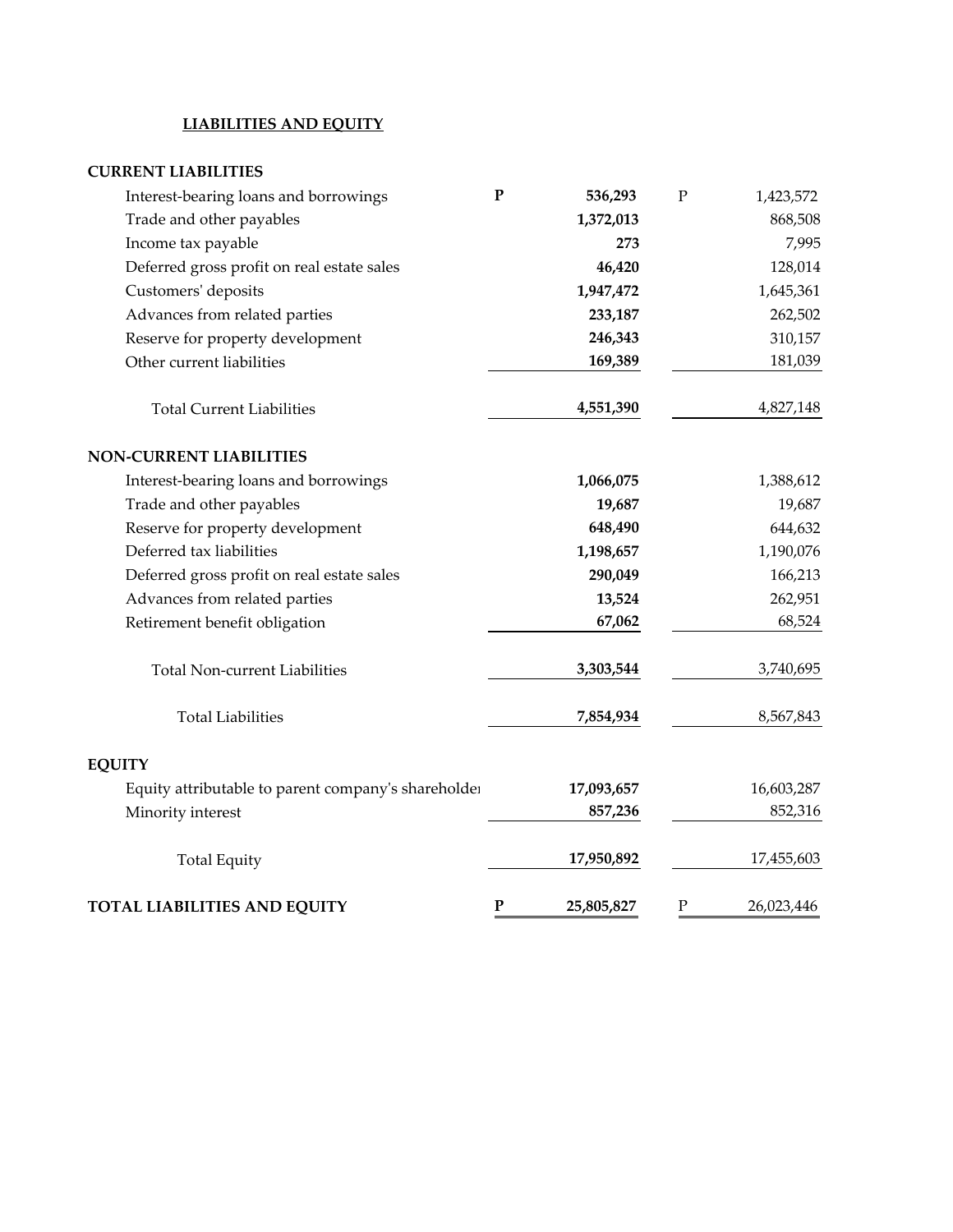# **EMPIRE EAST LAND HOLDINGS, INC. AND SUBSIDIARIES CONSOLIDATED STATEMENTS OF INCOME**

|                                             |                          |               | (In Thousands)           |               |
|---------------------------------------------|--------------------------|---------------|--------------------------|---------------|
|                                             | Unaudited                |               | Unaudited                |               |
|                                             | <b>July-Sept 30 2009</b> | Jan-Sept 2009 | <b>July-Sept 30 2008</b> | Jan-Sept 2008 |
| <b>REVENUES</b>                             |                          |               |                          |               |
| Real estate sales                           | 231,339                  | 755,966       | 354,652                  | 673,890       |
| Realized gross profit on prior years' sales | 41,622                   | 106,028       | 13,758                   | 31,712        |
| Interest Income                             | 171,276                  | 352,633       | 156,821                  | 386,159       |
| Commissions & other income                  | 130,473                  | 404,846       | 305,083                  | 535,292       |
|                                             | 574,710                  | 1,619,473     | 830,314                  | 1,627,053     |
| <b>COSTS &amp; EXPENSES</b>                 |                          |               |                          |               |
| Cost of real estate sales                   | 163,849                  | 550,893       | 279,540                  | 515,459       |
| Deferred gross profit                       | 43,895                   | 148,355       | 38,831                   | 52,971        |
| Finance costs                               | 98,627                   | 128,331       | 90,750                   | 203,651       |
| Operating expenses                          | 243,685                  | 692,209       | 323,892                  | 652,296       |
| Tax expense                                 | 958                      | 25,452        | 31,657                   | 61,306        |
|                                             | 551,013                  | 1,545,239     | 764,670                  | 1,485,683     |
| <b>NET INCOME</b>                           | 23,697                   | 74,234        | 65,644                   | 141,370       |
| Attributable to:                            |                          |               |                          |               |
| Parent company's shareholders               | 18,786                   | 69,314        | 65,274                   | 140,145       |
| Minority interest                           | 4,910                    | 4,919         | 370                      | 1,225         |
|                                             | 23,697                   | 74,234        | 65,644                   | 141,370       |
| <b>Earnings Per Share</b>                   |                          |               |                          |               |
| <b>Basic</b>                                |                          | 0.0066        |                          | 0.0130        |
| Diluted                                     |                          | 0.0064        |                          | 0.0130        |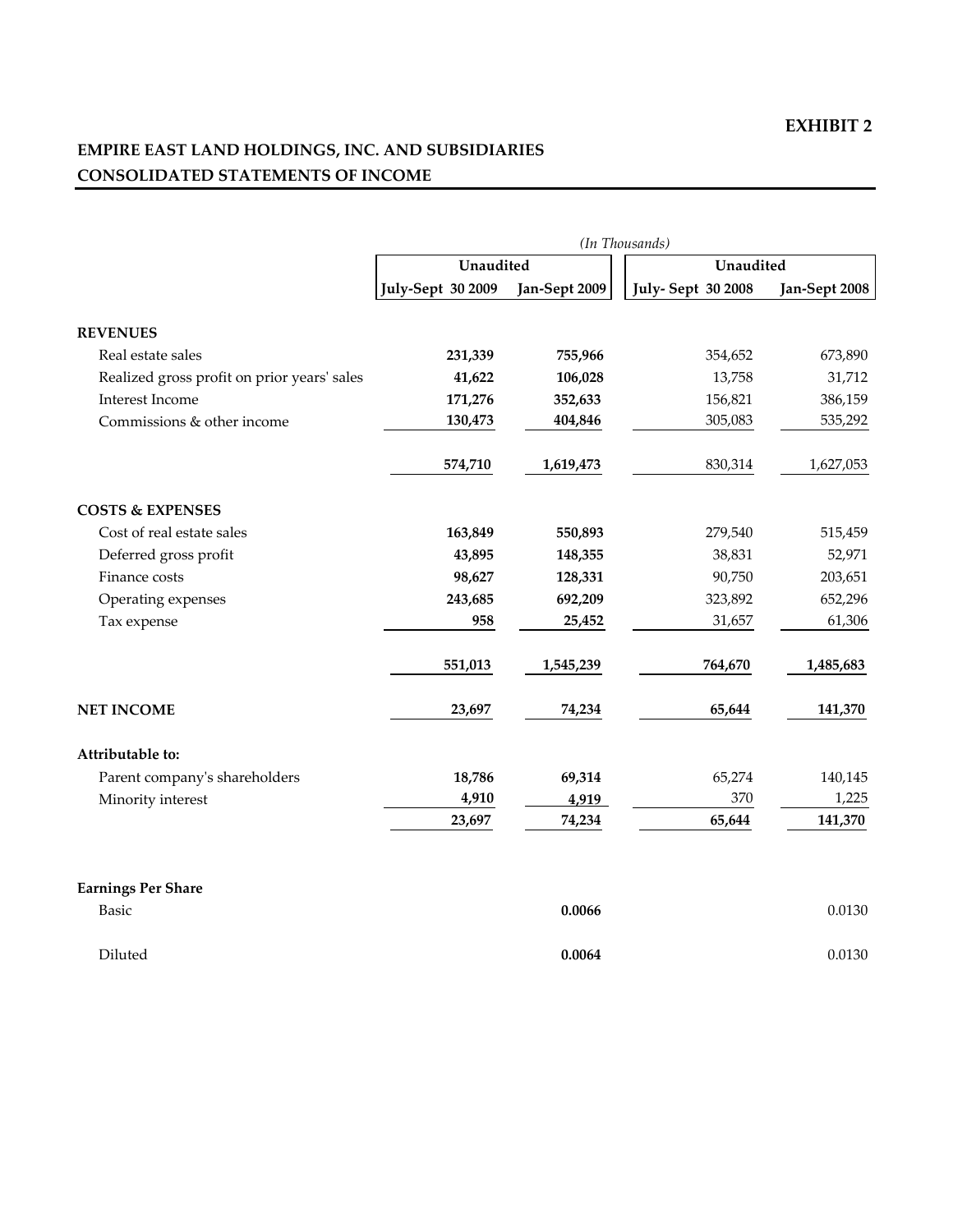# **EMPIRE EAST LAND HOLDINGS, INC. AND SUBSIDIARIES COMPARATIVE STATEMENTS OF CHANGES IN EQUITY**

|                                    |             | (In Thousands) |             |
|------------------------------------|-------------|----------------|-------------|
|                                    | Unaudited   |                | Unaudited   |
|                                    | 30-Sep-2009 |                | 30-Sep-2008 |
| <b>CAPITAL STOCK</b>               | 10,908,215  |                | 10,908,216  |
| <b>ADDITIONAL PAID-IN CAPITAL</b>  | 4,281,565   |                | 4,281,565   |
| <b>TREASURY SHARES</b>             | (102, 107)  |                | (102, 107)  |
| <b>REVALUATION RESERVES</b>        | (209, 970)  |                | (395, 730)  |
| <b>RETAINED EARNINGS</b>           | 2,215,953   |                | 2,066,242   |
| <b>MINORITY INTEREST</b>           | 857,236     |                | 184,304.00  |
| <b>TOTAL EQUITY</b><br>$\mathbf P$ | 17,950,892  | ${\bf P}$      | 16,942,490  |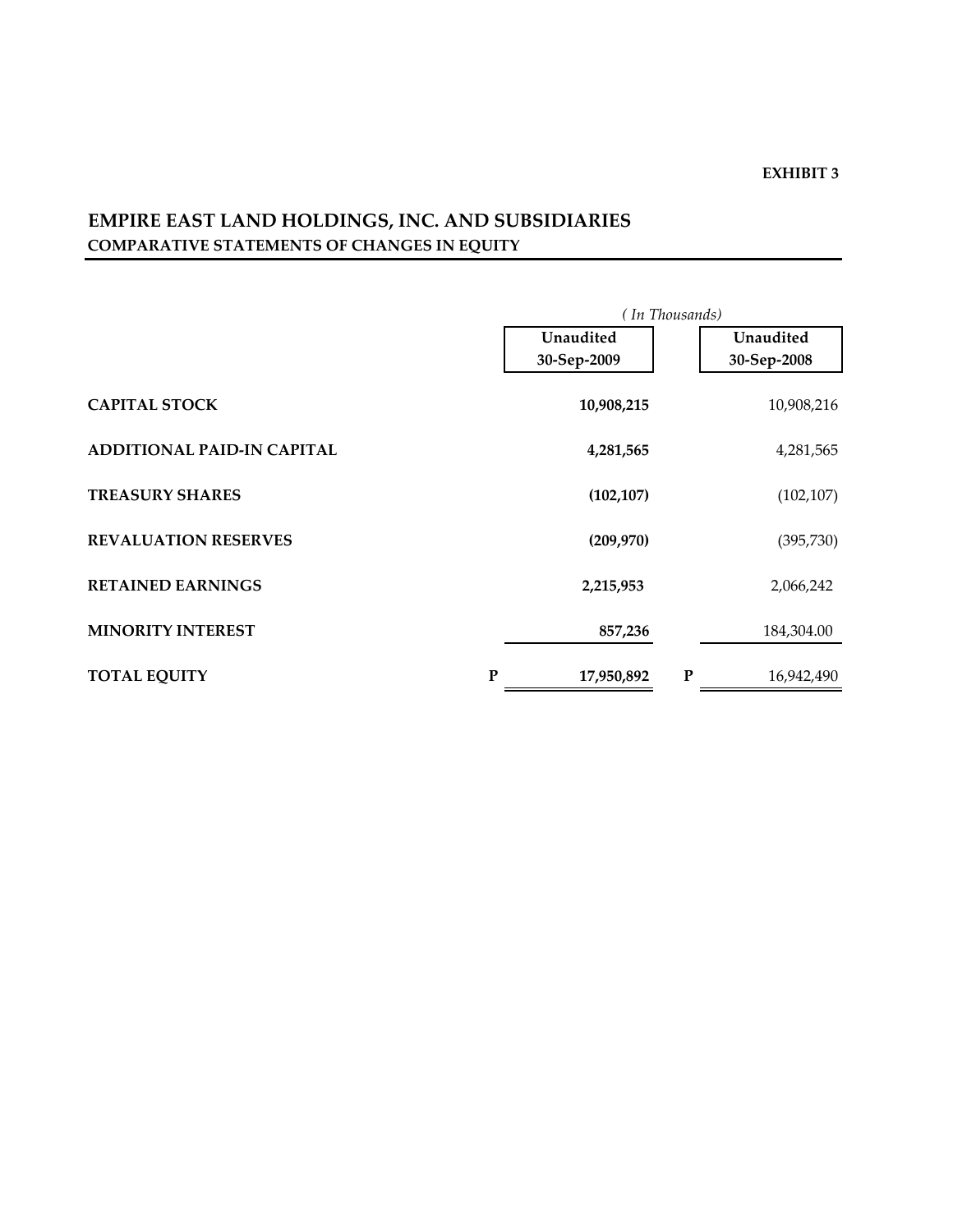# **EMPIRE EAST LAND HOLDINGS, INC. & SUBSIDIARIES COMPARATIVE CONSOLIDATED STATEMENTS OF CASH FLOWS**

|                                                                                                  |           | (In Thousands)         |   |            |
|--------------------------------------------------------------------------------------------------|-----------|------------------------|---|------------|
|                                                                                                  |           | Unaudited<br>30-Sep-09 |   | Unaudited  |
|                                                                                                  |           |                        |   | 30-Sep-08  |
|                                                                                                  |           |                        |   |            |
| <b>CASH FLOWS FROM OPERATING ACTIVITIES</b>                                                      |           |                        |   |            |
| Income before tax                                                                                | ${\bf P}$ | 99,685                 | P | 202,675    |
| Adjustments for:                                                                                 |           |                        |   |            |
| Depreciation and amortization                                                                    |           | 51,248                 |   | 70,265     |
| Finance costs                                                                                    |           | 128,331                |   | 203,651    |
| Interest & other income                                                                          |           | 354,654)               |   | 386,159)   |
| Equity in net losses of subsidiary                                                               |           |                        |   | 15,560     |
| Operating income before working capital changes<br>Net Changes in Operating Assets & Liabilities |           | 75,390)                |   | 105,992    |
| Increase in current & non-current assets                                                         |           | 549,164                |   | 2,540,797) |
| Increase in current & other non-current liabilities                                              |           | 556,004                |   | 1,278,939  |
| Increase (decrease) in reserve for property development                                          |           | 59,956)                |   | 108,730    |
| Cash used in operations                                                                          |           | 969,822                |   | 1,047,136) |
| Interest paid                                                                                    |           | 128,331)               |   | 203,651)   |
| Cash paid for income taxes                                                                       |           | 24,594)                |   | 23,122)    |
| Net Cash Used in Operating Activities                                                            |           | 816,897                |   | 1,273,909) |
| <b>CASH FLOWS FROM INVESTING ACTIVITIES</b>                                                      |           | 287,552                |   | 167,916)   |
| <b>CASH FLOWS FROM FINANCING ACTIVITIES</b>                                                      |           | 1,209,816)             |   | 2,213,525  |
| NET INCREASE IN CASH AND                                                                         |           |                        |   |            |
| <b>CASH EQUIVALENTS</b>                                                                          |           | 105,367)               |   | 771,700    |
| <b>CASH AND CASH EQUIVALENTS</b>                                                                 |           |                        |   |            |
| <b>AT BEGINNING OF PERIOD</b>                                                                    |           | 1,634,997              |   | 942,700    |
| <b>CASH AND CASH EQUIVALENTS</b>                                                                 |           |                        |   |            |
| <b>AT END OF PERIOD</b>                                                                          | P         | 1,529,630              | Ρ | 1,714,400  |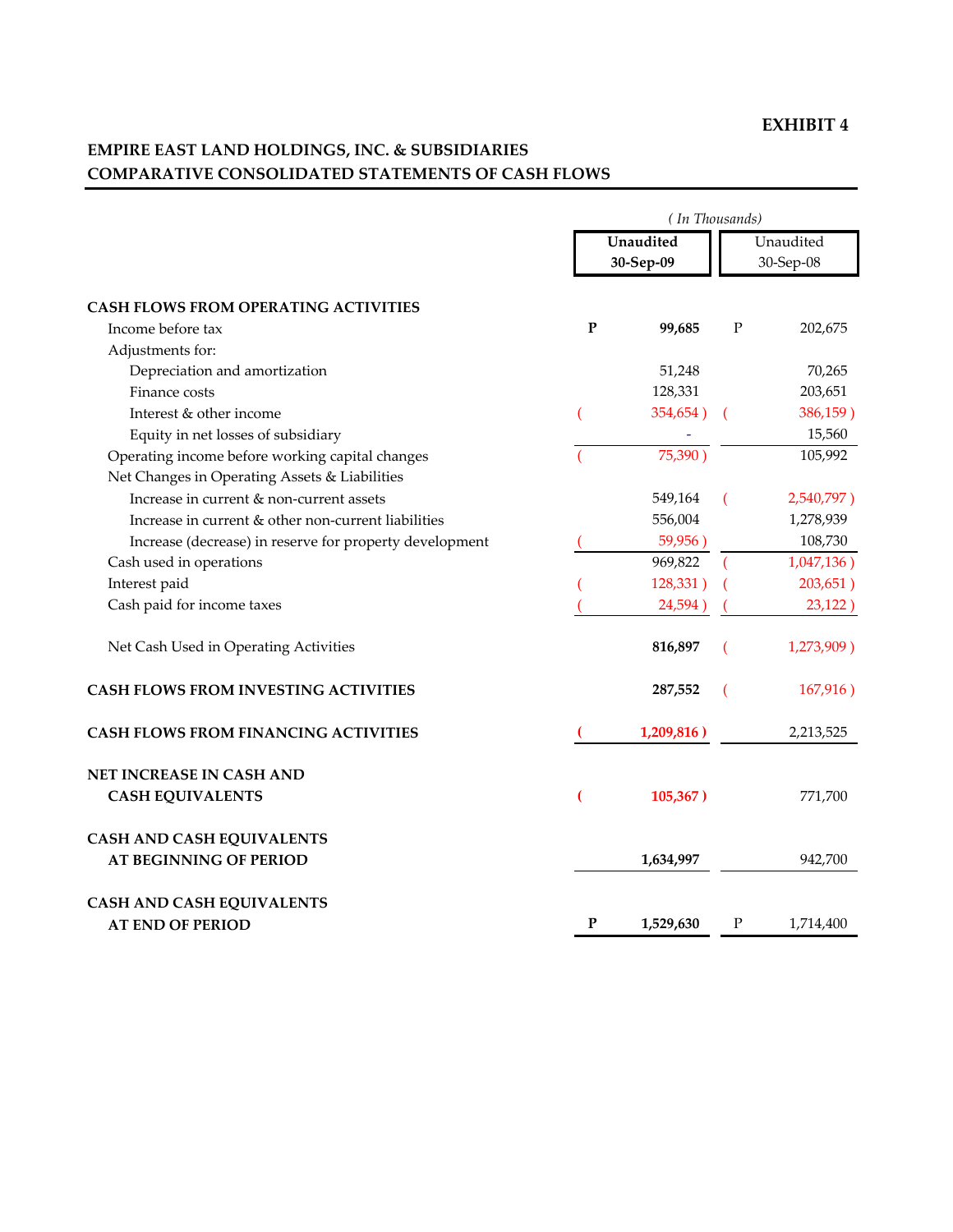# **EMPIRE EAST LAND HOLDINGS, INC.** NOTES TO FINANCIAL STATEMENTS

- 1) The financial statements have been prepared in accordance with Philippine Financial Reporting Standards (PFRS). The accounting policies and method of computation have been consistently followed by the Company (and its subsidiaries) and are consistent with those used in the most recent annual audited financial statements.
- 2) Cash and cash equivalents account is composed of cash on hand/in banks amounting to P174.2 million and short‐term placements of P1.35 billion.
- 3) Current Trade and Other Receivables account of P2.7 billion mostly includes receivables from sales transactions. The P2.6 billion non-current portion of Trade and Other Receivables are those amounts which are not expected to be realized/collected within the one‐year period.
- 4) Property Development Cost account amounting to P10.5 billion represents various development/construction related expenses.
- 5) Advances to Related Parties and to Landowners and Joint Venture totaling P3.7 billion pertain to property acquisition, joint venture and other business related transactions.
- 6) Available‐for‐Sale Financial Assets account amounting to P660.5 million pertains to investments in equity securities of subsidiary.
- 7) Land for Future Development of P3.04 billion refers to the properties acquired by the company. Most properties, which are specifically located in Metro Manila and Calabarzon areas, are intended for immediate and future development. This account also includes other expenses related to acquisition.
- 8) Investment Property account of P256.97 million pertains to land and building and improvements of the Company, being leased‐out to third parties and certain land held for capital appreciation. This account is presented in the interim financial statements net of depreciation.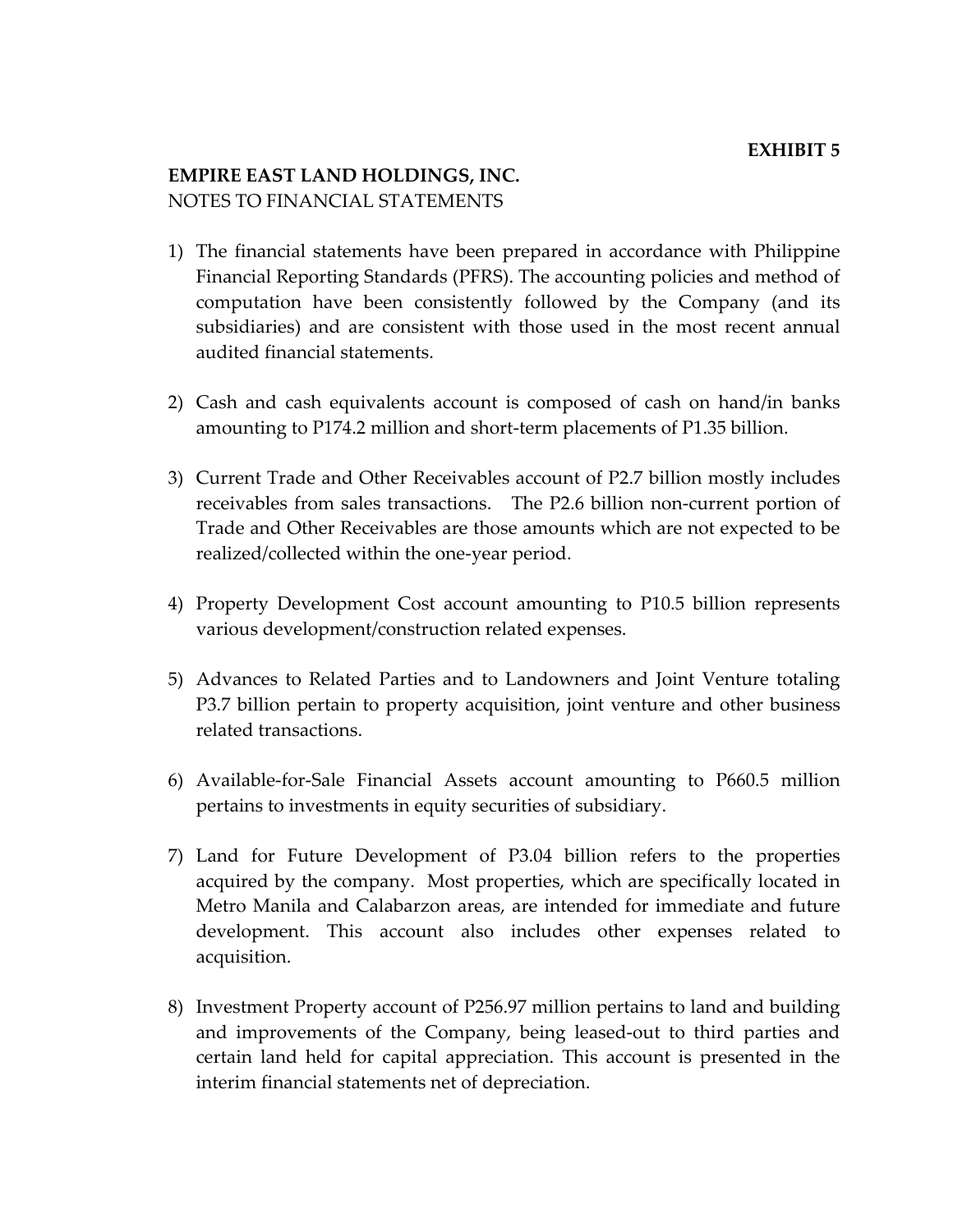- 9) Property and Equipment account of P155.7 million is composed of fixed assets that are being depreciated over its estimated useful lives using a straight‐line method. This account is presented in the interim financial statements net of depreciation.
- 10)Interest‐bearing loans and borrowings account with a balance of P1.6 billion mostly includes loans obtained from commercial banks/financial institution and trade receivables discounted with recourse.
- 11) Current Liabilities account is composed of current portion of deferred gross profit amounting to P46.42 million, customers' deposits/advances of P1.95 billion and other payables/accruals amounting to P1.77 billion. Other non‐ current liabilities include non‐current portion of deferred tax, unearned revenue and other payables totaling to P1.59 billion.
- 12) Reserve for Property Development of P894.8 million pertains to the remaining costs needed to complete the development/construction of the sold units.
- 13)Increase in Equity by P495.29 million is the total of six‐month period Net Income of P74.23 million and fair value gains/revaluation of marketable equity securities of subsidiary amounting to P421.06 million.
- 14) Revenues include the following real estate sales of P755.97 million, P106.03 million realized portion of the previous years gross profit, interest income of P352.63 million derived mostly from buyers in‐house financing, commissions and other income totaling to P404.84 million.
- 15) There were no changes in estimates of amounts reported in prior interim periods or prior financial years that have material effect in the current interim period.
- 16) There were no material contingencies and any other events/transactions that have material impact on the current interim period.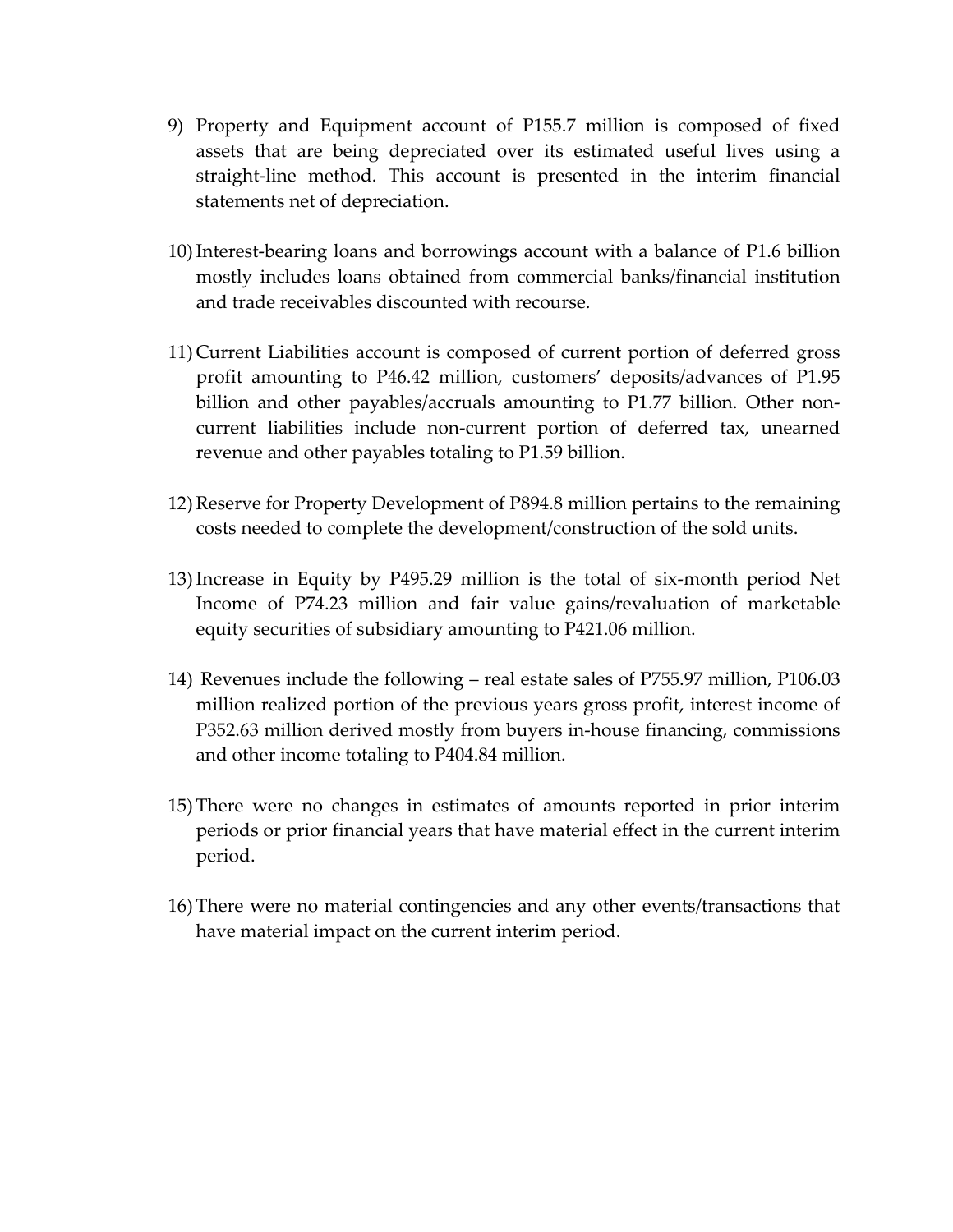#### **EMPIRE EAST LAND HOLDINGS, INC. AND SUBSIDIARIES As of September 30, <sup>2009</sup> Amounts in thousands**

### **1) Aging of Accounts Receivable**

|                                   |           | Current     |                          |                          |                          | Above                    | Past due accounts & |
|-----------------------------------|-----------|-------------|--------------------------|--------------------------|--------------------------|--------------------------|---------------------|
| Type of Receivables               | Total     | Not Yet Due | 1 Month                  | $2-3$ Mos.               | $4-6$ Mos.               | 7 Mos.                   | Items in Litigation |
|                                   |           |             |                          |                          |                          |                          |                     |
|                                   |           |             |                          |                          |                          |                          |                     |
| <b>Trade Receivables</b><br>a)    | 3,775,512 | 3,768,268   | 5,640                    | 1,321                    | 283                      | $\overline{\phantom{a}}$ |                     |
|                                   |           |             |                          |                          |                          |                          |                     |
|                                   |           |             |                          |                          |                          |                          |                     |
| Other Receivables<br>$\mathbf{b}$ | 1,563,104 | 1,563,104   | $\overline{\phantom{a}}$ | $\overline{\phantom{a}}$ | $\overline{\phantom{a}}$ | $\overline{\phantom{a}}$ |                     |
|                                   |           |             |                          |                          |                          |                          |                     |
| <b>Net Receivables</b>            | 5,338,616 |             |                          |                          |                          |                          |                     |
|                                   |           |             |                          |                          |                          |                          |                     |

#### **2) Accounts Receivable Description**

| <b>Type of Receivables</b> | Nature/Description                | Collection Period   |
|----------------------------|-----------------------------------|---------------------|
| a) Trade Receivables       | Sale of residential units/lots    | maximum of 15 years |
| b) Other Receivables       | Advances to contractors/suppliers | 1 to 2 years        |

**3) Normal Operating Cycle:** <sup>3</sup> to 15 years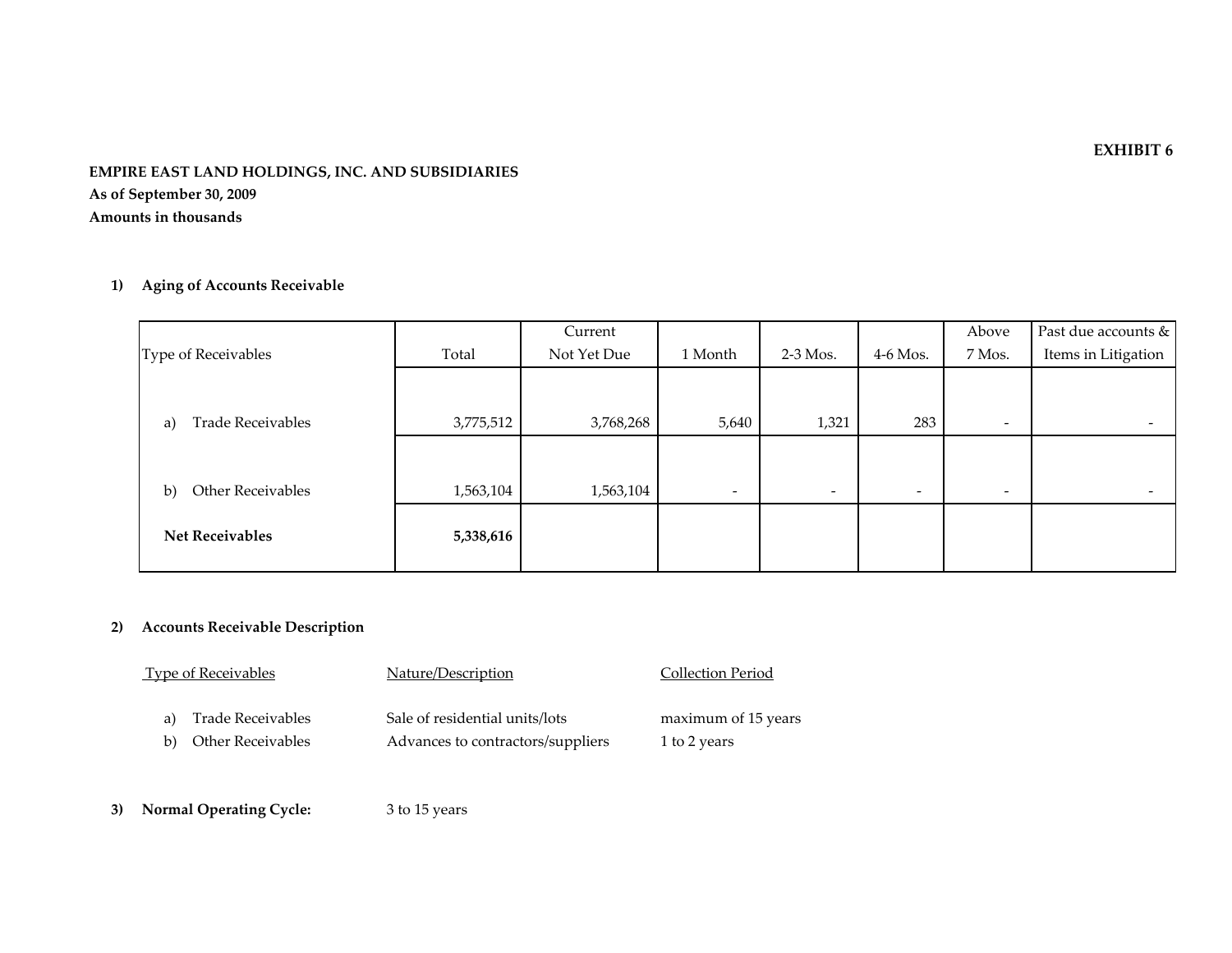## **EMPIRE EAST LAND HOLDINGS, INC. MANAGEMENT'S DISCUSSION OF FINANCIAL CONDITION AND RESULTS OF OPERATIONS**

### **RESULTS OF OPERATION**

### Review of September 30, 2009 versus September 30, 2008

During the nine‐month period, the consolidated net income amounted to P74.23 million, 47.5% lower than the previous year's net income of P141.37 million. Consolidated revenues, composed of real estate sales, interest income, commissions and other revenues posted a decrease of .47% from P1.63 to P1.62 billion.

### Real Estate Sales

The Group registered Real Estate Sales of P756 million for nine months ended September 30, 2009 compared with P674 million in 2008. The sales generated were derived from various projects namely, California Gardens Square, Little Baguio Terraces, Pioneer Woodlands, San Lorenzo Place, The Cambridge Village, Laguna Bel Air 4, Sta. Rosa Heights and Suntrust Adriatico Gardens.

The Cost of Sales amounting to P550.9 million in 2009 and P515.4 million in 2008, as a percentage of Real Estate Sales, was 72.87% and 76.49% respectively. The change was primarily due to the different composition of products sold for each year.

Gross Profit was P205.07 million during the nine months of 2009 and P158.43 million in 2008, or 27.13% and 23.51% of Real Estate Sales, respectively. The gross profit margin varies depending on the product mix and the competitiveness of prices of each product. Realized Gross Profit as a percentage of Real Estate Sales was recorded at 22% and 20% amounting to P162.74 million and P137.17 million in 2009 and 2008, respectively.

### **Other Revenues**

For 2009 and 2008, the other revenue contributor was interest income amounting to P352.63 million and P386.16 million respectively, derived mostly from accounts under in‐house financing and which accounts for 22% and 24% of total revenues. Additional sources of revenue were commissions of a subsidiary, rentals from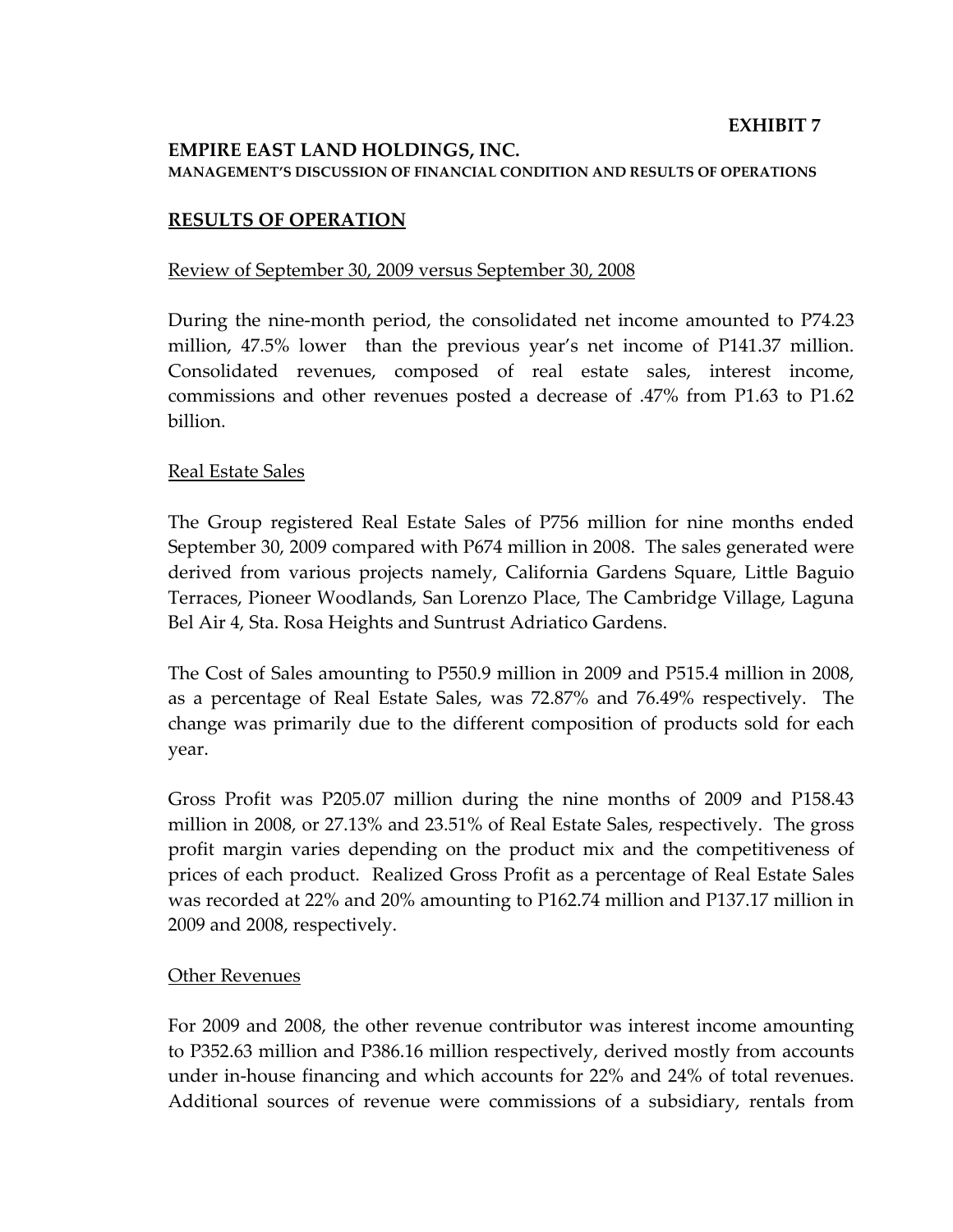office‐warehouse units in Central Business Park complex and residential/commercial spaces in various projects, and those obtained from other sources.

# Operating Expenses

Operating expenses increased from P652.3 million in 2008 to P692.2 million in 2009. Corporate overhead increased due to the additional expenses in promoting sales, additional manpower employed to support the operations, general increase in prices of commodities and expenses of the new subsidiary.

## **FINANCIAL CONDITION**

### Review of September 30, 2009 versus December 31, 2008

Total resources of the Company as of September 30, 2009 and December 31, 2008 amounted to P25.8 billion and P26.02 billion respectively. Cash and Cash Equivalents decreased from P1.63 billion to P1.53 billion due to payments to contractors and suppliers, acquisition of property and other expenses related to transfer of titles. The Company remained liquid with Total Current Assets of P7.7 billion in 2009 and P7.4 billion in 2008, which accounted for 30% and 28% of the Total Assets for years 2009 and 2008 respectively, while its Total Current Liabilities amounted to P4.56 billion in September 30, 2009 as compared with P4.83 billion in December 31, 2008.

Equity increased from P17.45 billion in the previous year to P17.95 billion as of September 30, 2009 due to net income realized for the nine‐month period and the changes in revaluation reserves.

In 2009, the Group sourced its major cash requirements from internally generated funds. While in 2008, cash was sourced mostly from internally generated funds and partly from the discounting of its installment contract receivable.

The Group utilized its funds for loan repayments, property acquisition, construction and development of projects, and settlement of various payables and other operating expenses.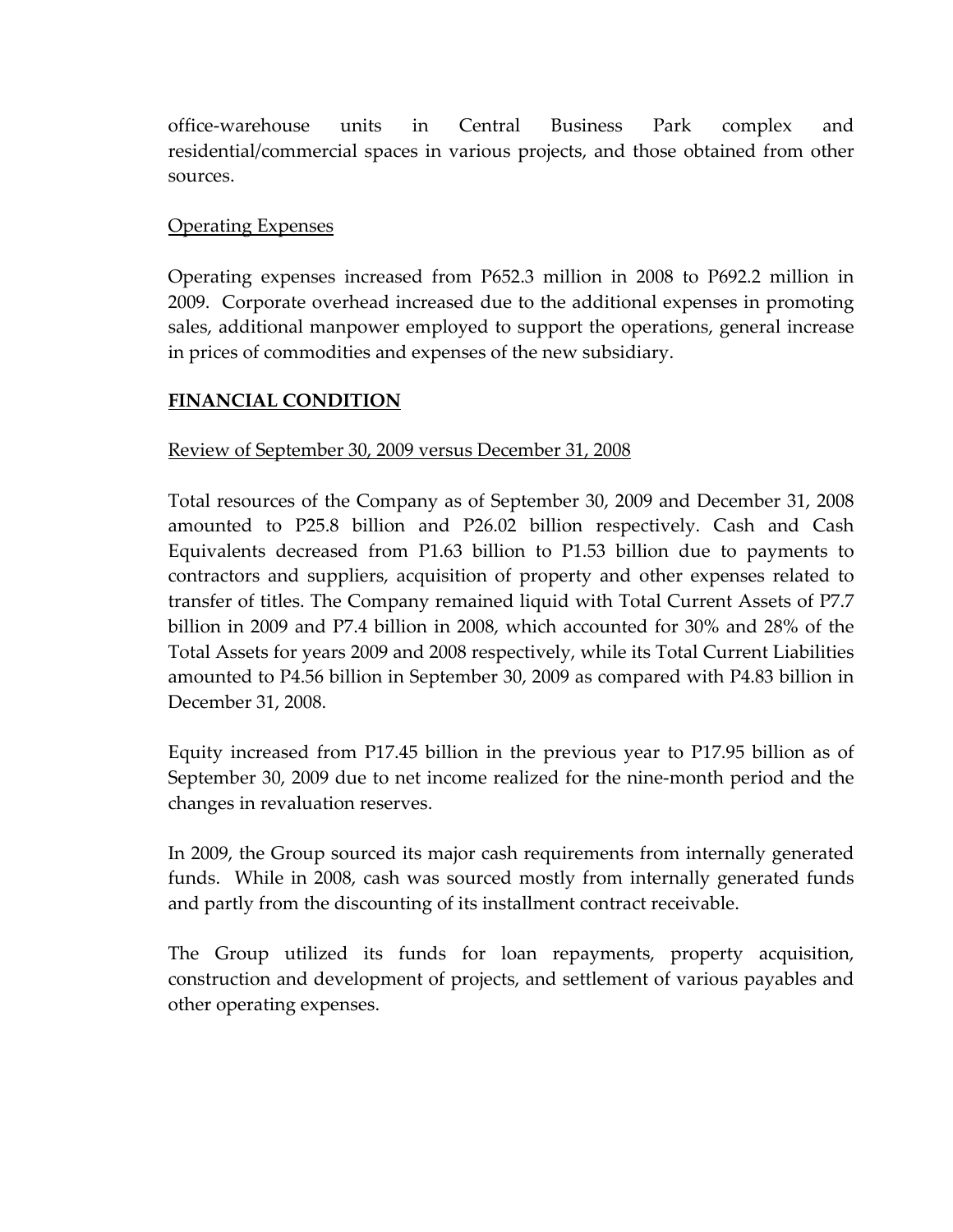Material Changes in the 2009 Interim Financial Statements (increase/decrease of 5% or more in the 2009 Financial Statements)

### Balance Sheets

- 6% decrease in Cash and Cash Equivalents Due to payment to contractors and suppliers, acquisition of property and other expenses related to transfer of titles
- 75% increase in Prepayments and Other Current Assets Due to increase in prepaid taxes and input vat
- 21% increase in Advances to Landowners and Joint Ventures Primarily due to a new joint venture project
- 176% increase in Available-for-sale Financial Asset Primarily due to increase in fair market value of investment
- 64% decrease in Investment Property Mainly due to settlement of certain loan via dacion
- 43% decrease in Interest-bearing Loans and Borrowings Mainly due to repayments of loans/full settlement of certain loan
- 57% increase in Trade and Other Payables Mainly due to payables of a subsidiary
- 97% decrease in Income Tax Payable Due to payment of previous year's tax liability
- 14% increase in Deferred Gross Profit on Real Estate Sales Mainly due to unearned gross profit on sales of new projects
- 18% increase in Customers' Deposit Primarily due to increase in reservation sales of new projects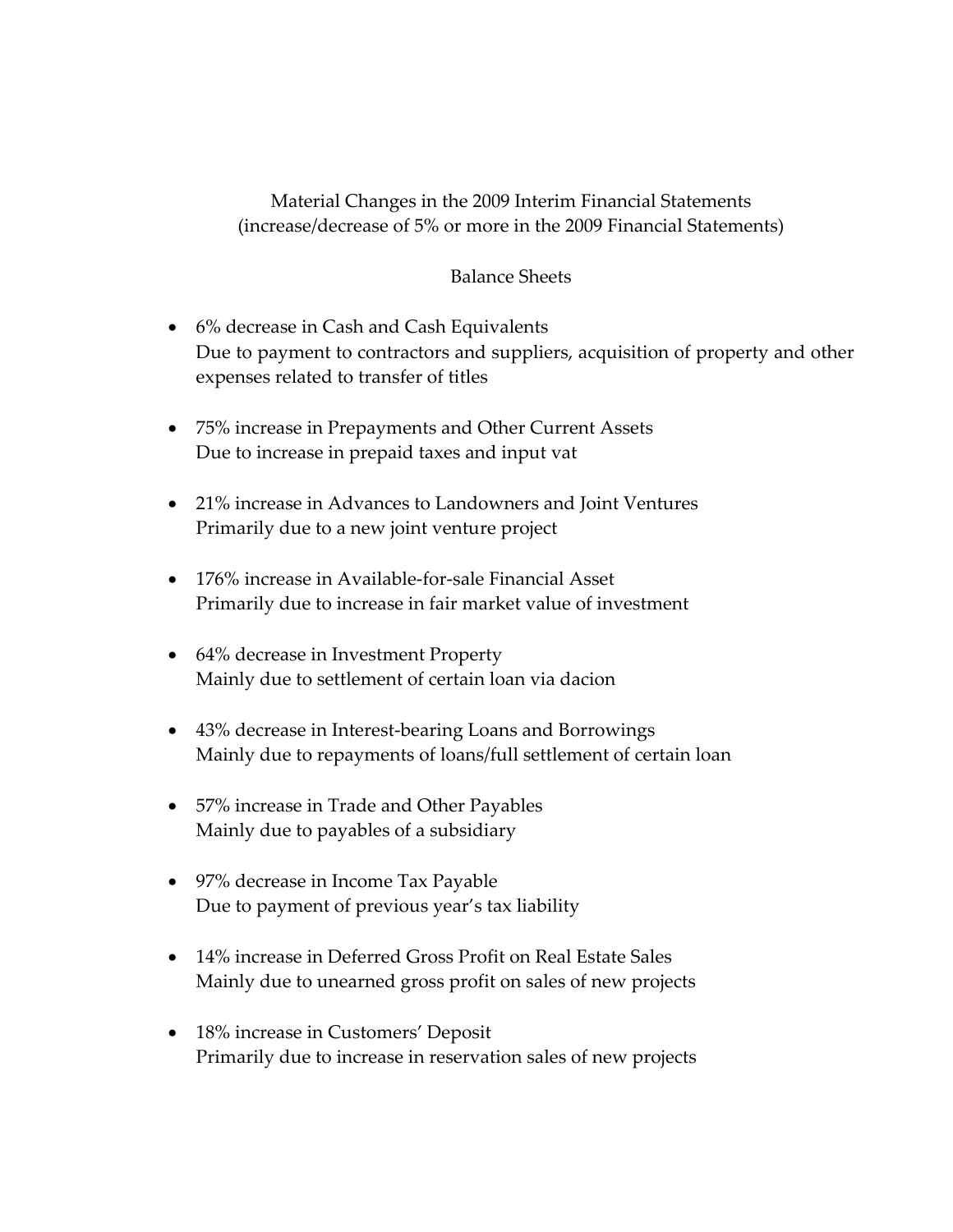- 53% decrease in Advances from related parties Mainly due to payment of advances of a subsidiary
- 6% decrease in Reserve for Property Development Mainly due to increase in completion of projects
- 6% decrease in Other Current Liabilities Mainly due to settlement of some payables to suppliers and contractors

## Income Statements

- 12% increase in Real Estate Sales Primarily due to sales of new projects
- 234% increase in Realized Gross Profit on Prior Year Sales Mainly due to increase in sales and construction accomplishment of on‐going projects
- 9% decrease in Interest Income Primarily due to different terms of payment with either 0% interest or lesser application to interest
- 24% decrease in Commission and Other Income Due to decrease in commission and other income of a subsidiary
- 7% increase in Cost of Sales Primarily due to increase in sales
- 180% increase in Deferred Gross Profit on Current Year Sales Primarily due to pre‐selling of new projects
- 37% decrease in Finance Cost Due to settlement of some loan obligations
- 6% increase in Operating Expenses Due to increase in marketing/administrative expenses related to new projects and expenses of subsidiaries
- 58% decrease in Tax Expense Mainly due to decrease in taxable income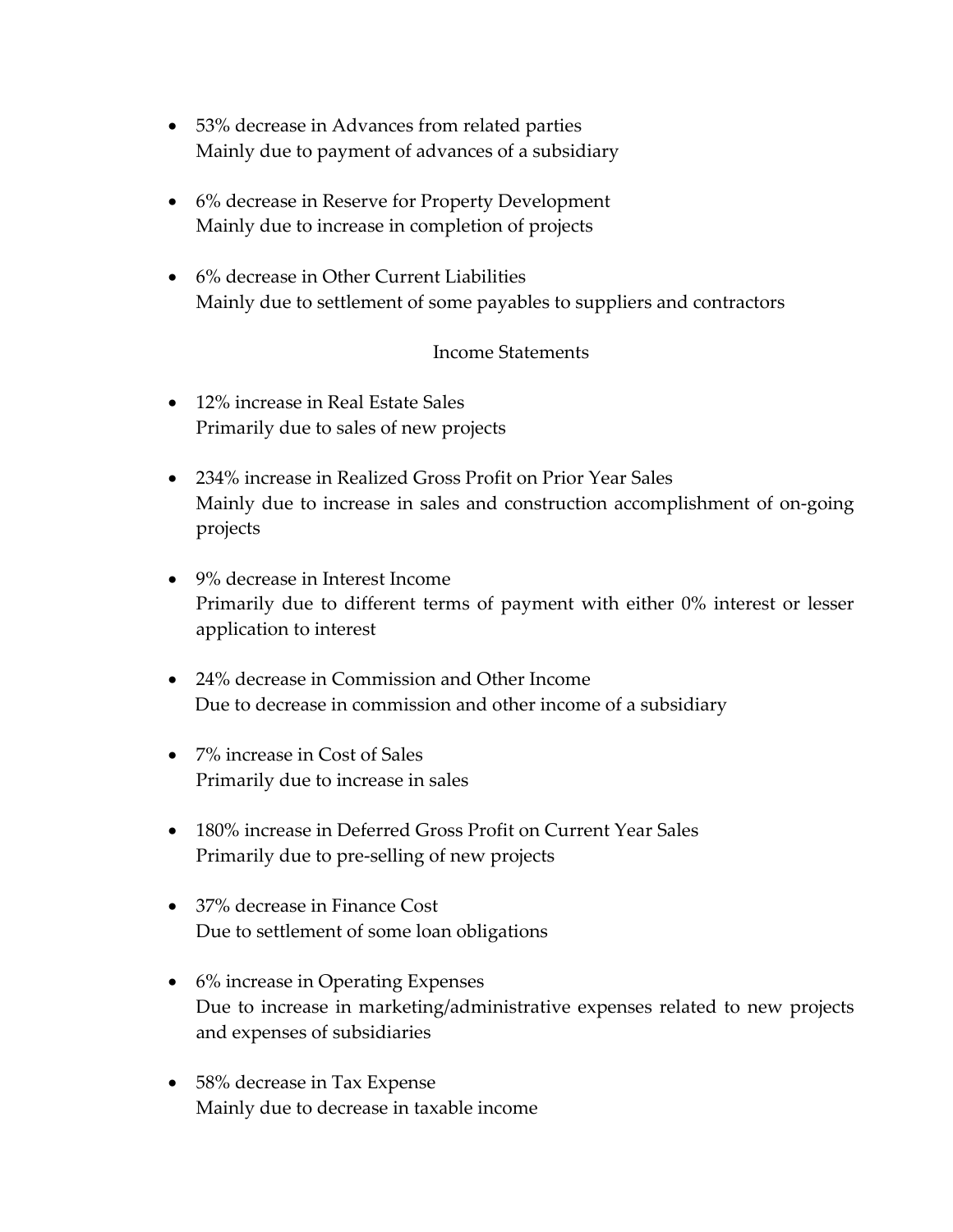For the year 2009, the projected capital expenditures (construction/development) of roughly P1.5 billion is expected to be funded mostly by collections.

Fluctuations in foreign exchange rate had no adverse effect on the Company's financial conditions since the Company has very minimal importations of construction‐related materials and have no foreign denominated loans.

There are no other material changes in the Company's financial position and condition (5% or more) that will warrant a more detailed discussion. Likewise, there are no material events and uncertainties known to the management that would have material impact on reported financial information and normal operations of the Company.

The nature of all revenues and expenses disclosed in the income statement are business related transactions and arose from the Company's continuing operations. Also, no prior period adjustment was made during any period covered by the balance sheet.

There are no material off‐balance sheet transactions, arrangements, obligations (including contingent obligations), and other relationships of the Company with unconsolidated entities or other persons created during the reporting period.

There are no events that will trigger direct or contingent financial obligation that is material to the Company, including any default or acceleration of an obligation.

The Company is aggressively marketing its products specially the new projects. It continuously offers competitive prices, more lenient payment schemes under in‐ house financing and has strong tie‐ups with reputable banks for the financing requirements of its buyers.

# **TOP FIVE (5) KEY PERFORMANCE INDICATORS**

For 2009, the following are top key performance indicators of the Company and its majority‐owned subsidiaries:

# **1) Availability of Cash**

The Company has adequate resources to fund the construction of its upcoming projects and acquisition of additional properties.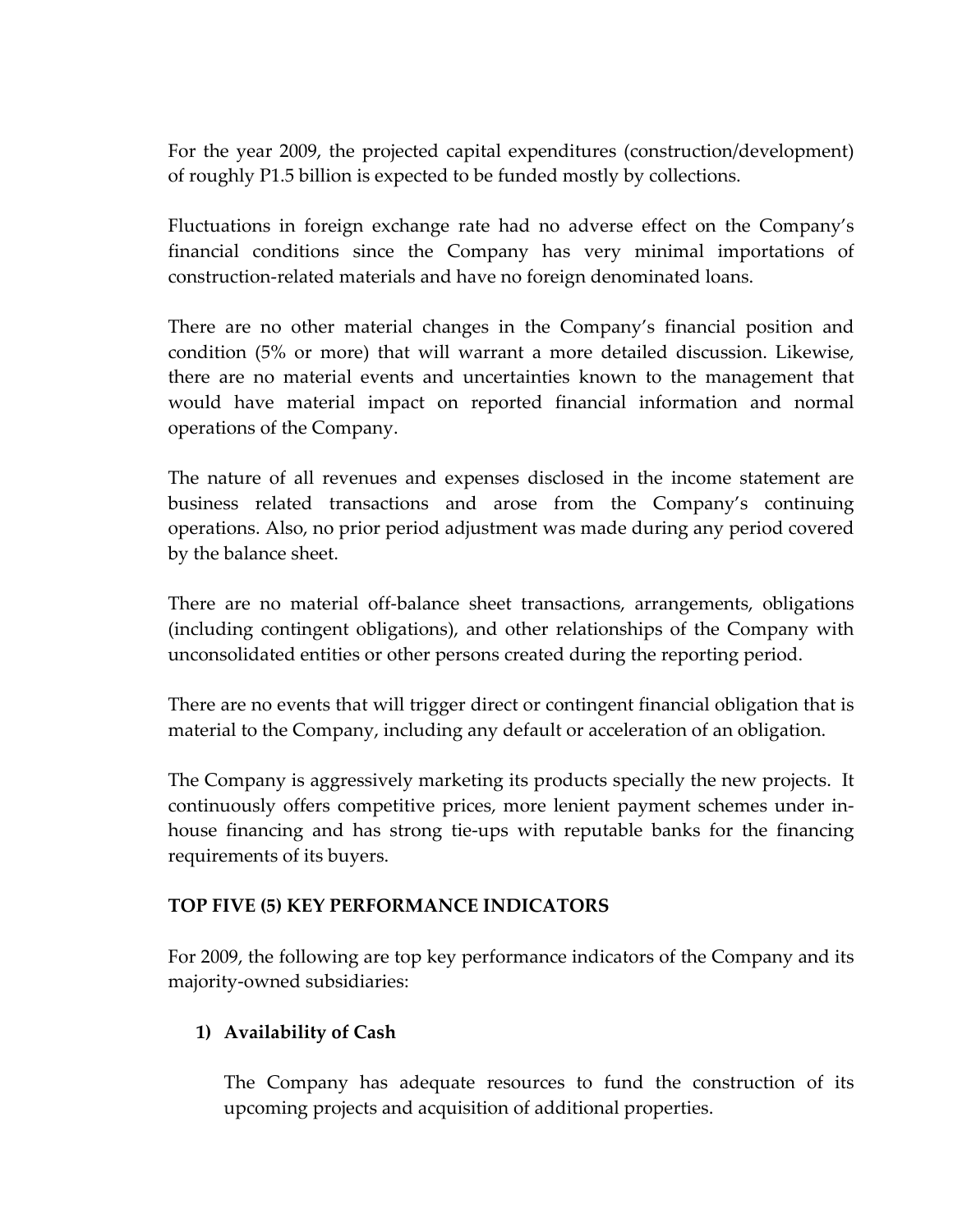## **2) Ability to repay loan obligations**

The loan obligations were promptly settled. The Company maintains a good credit standing with creditor banks and has considerable credit facilities which can be utilized for urgent capital requirements.

## **3) Increase in reservation sales**

The reservation sales increased due to aggressive selling of new projects. The Company's new projects are connected to mass transit system and are conveniently located in business districts of Metro Manila.

# **4) Continuous development of projects**

The Company continuously undertakes construction and development activities and is committed to deliver its projects within the projected timetable.

# **5) Landbanking**

The Company has been acquiring interests in properties either through outright acquisitions or joint venture arrangements with landowners.

# **ASSESSMENT OF FINANCIAL RISKS**

The Group is exposed to a variety of financial risks, which result from both its operating and investing activities. Risk management is carried out by a central treasury department under policies approved by the BOD, and focuses on actively securing the Group's short to medium‐term cash flows by minimizing the exposure to financial markets.

The Group does not actively engage in the trading of financial assets for speculative purposes nor does it write options. The most significant financial risks to which the Group is exposed to are described below.

# **1) Foreign Currency Sensitivity**

Most of the Group's transactions are carried out in Philippine pesos, its functional currency. Foreign exchange risk arises from the Group's U.S.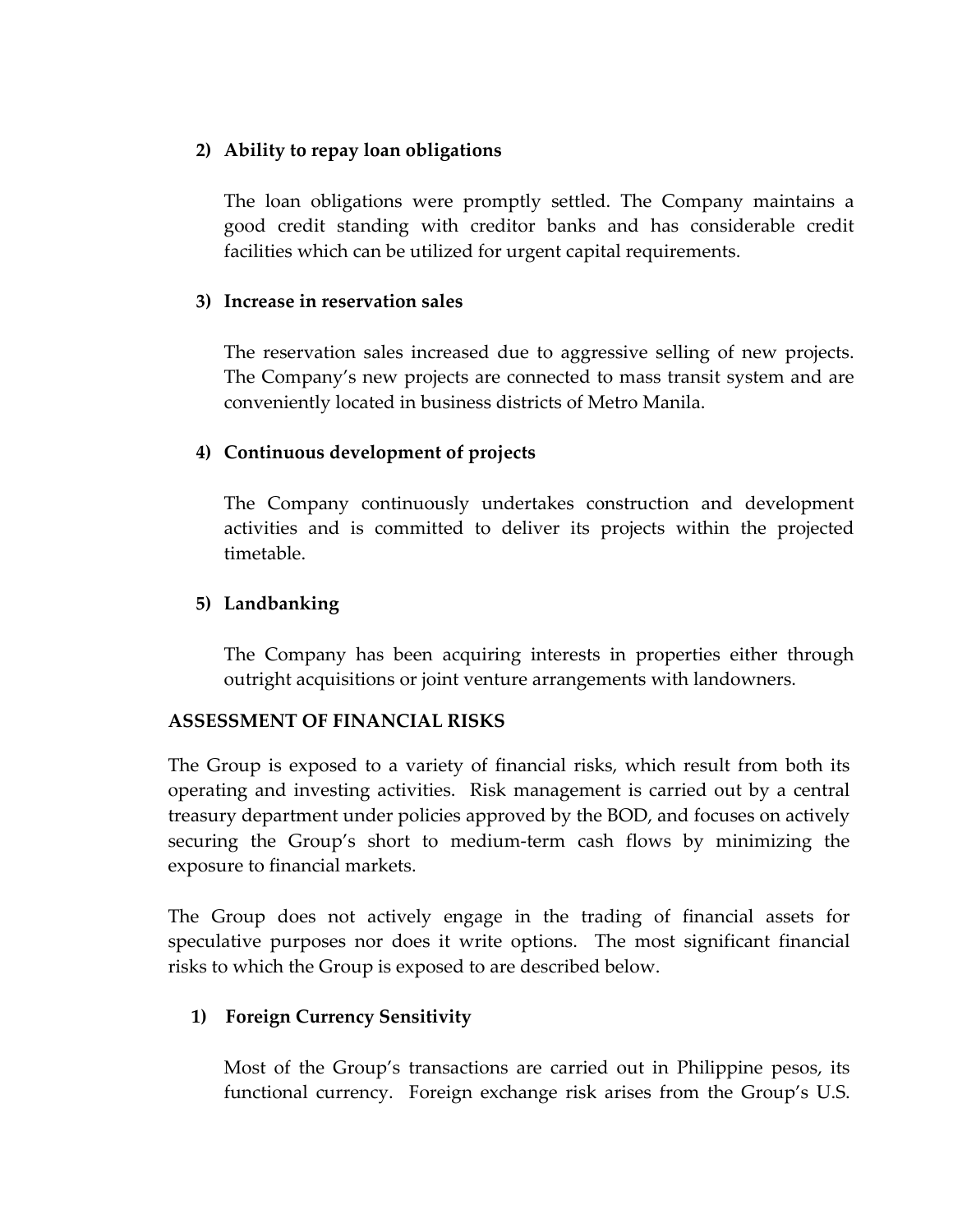dollar‐denominated cash and cash equivalents.

To mitigate the Group's exposure to foreign currency risk, non‐Philippine peso cash flows are closely monitored.

The Group's U.S.‐dollar denominated financial assets, translated into Philippine pesos amounted to P81 million as of September 30, 2009.

At September 30, 2009, if the peso had strengthened by 1.33% against the U.S. dollar with all other variables held constant, income before tax for the year would have been P1.08 million lower, mainly as a result of foreign exchange loss on translation of U.S. dollar‐denominated cash and cash equivalents.

On the other hand, if the peso had been weaker by the same percentage, with all other variables held constant, income before tax would have been higher by the same amount.

The 1.33% movement in the value of peso against U.S. dollar was estimated based on the market volatility in exchange rates. The sensitivity analysis is based on the Group's foreign currency financial instruments held at the balance sheet date.

Exposures to foreign exchange rates vary during the year depending on the volume of transactions. Nonetheless, the analysis above is considered to be representative of the Group's currency risk.

### **2) Interest Rate Sensitivity**

As the Group has no significant interest-bearing assets, the Company's income and operating cash flows are substantially independent of changes in market interest rates. The Company's interest rate risk arises only from cash and cash equivalents, which are subject to variable interest rates. Financial assets and liabilities at variable rates expose the group to cash flow interest rate risk. All other financial assets and liabilities have fixed rates.

At September 30, 2009, if general interest rates on dollar and pesodenominated financial assets had been higher by 0.60%, with all other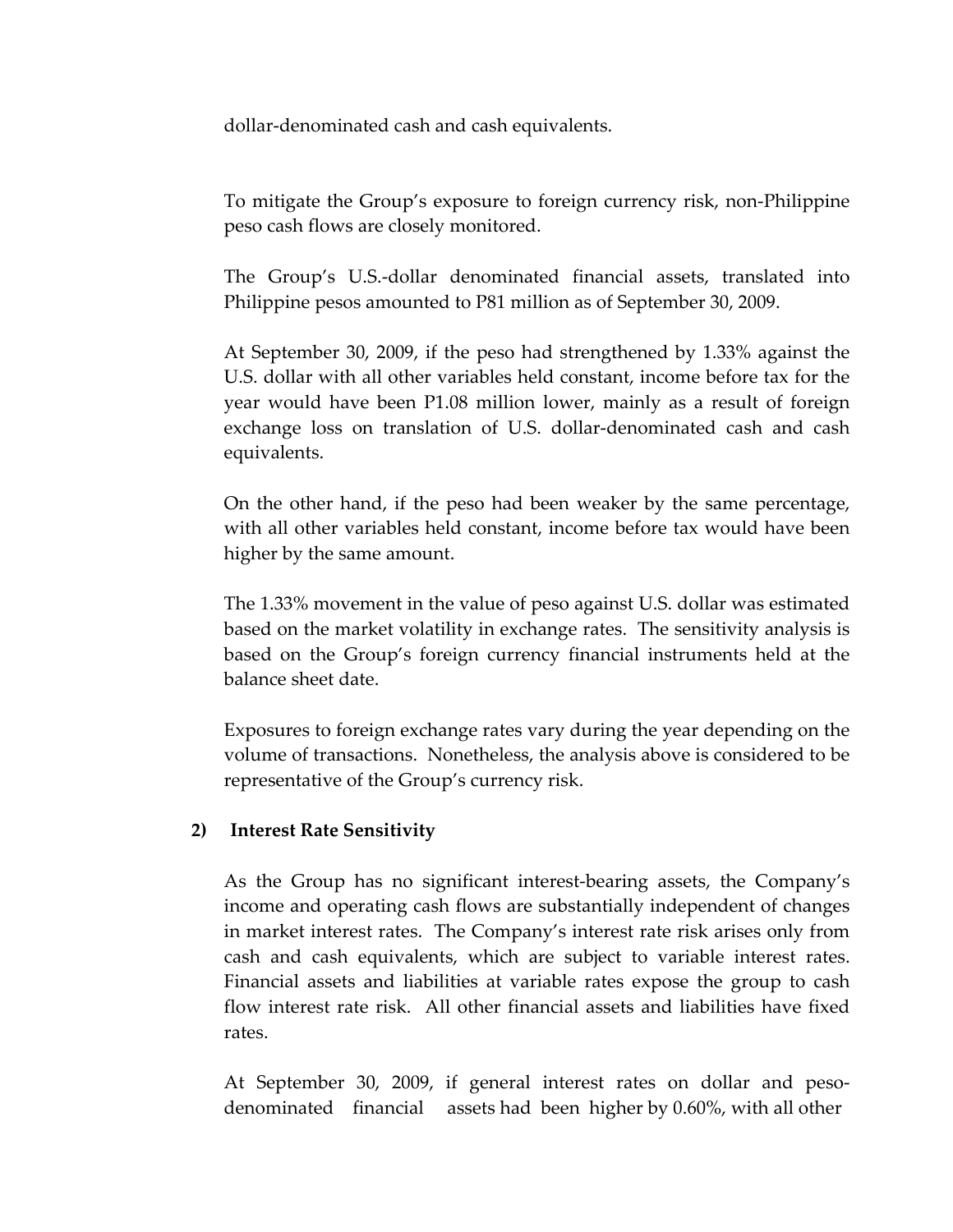variables held constant, income before tax for the year would have been P9.19 million higher, mainly as a result of higher interest income on floating rate deposits.

The movements in interest rates used in the sensitivity analysis are considered reasonably possible and are based on observation of interest rate fluctuations for the past three months using a 95%‐confidence level. The calculations are based on the Company's financial instruments held at each balance sheet date, with effect estimated from the beginning of the year.

### **3) Credit Risk**

Generally, the maximum credit risk exposure of financial assets is the carrying amount of the financial assets as shown on the face of the balance sheet, as summarized below:

|                                          | As of Sept. 30, 2009            | <u>As of Sept. 30, 2008</u>     |  |
|------------------------------------------|---------------------------------|---------------------------------|--|
| Cash and cash equivalents                | P 1,529,629,582                 | P 1,714,402,144                 |  |
| Trade and other receivables - net        | 5,338,616,271                   | 6,038,799,708                   |  |
| Advances to landowners and joint venture | 2,813,619,206                   | 1,709,603,641                   |  |
| Advances to related parties              | 892,746,354                     | 1,771,226,500                   |  |
|                                          | P <sub>10</sub> , 574, 611, 413 | P <sub>11</sub> , 234, 031, 993 |  |

The credit risk for liquid funds is considered negligible, since the counter parties are reputable banks with high quality external credit ratings. In respect of trade and other receivables, the Group is not exposed to any significant credit risk exposure to any single counter party or any group of counter parties having similar characteristics.

The Group continuously monitors defaults of customers and other counter parties, identified either individually or by group, and incorporate this information into its credit risk controls. The Company's policy is to deal only with creditworthy counter parties. In addition, for a significant proportion of sales, advance payments are received to mitigate credit risk.

The Group's management considers that all the above financial assets that are not impaired for each of the reporting dates under review are of good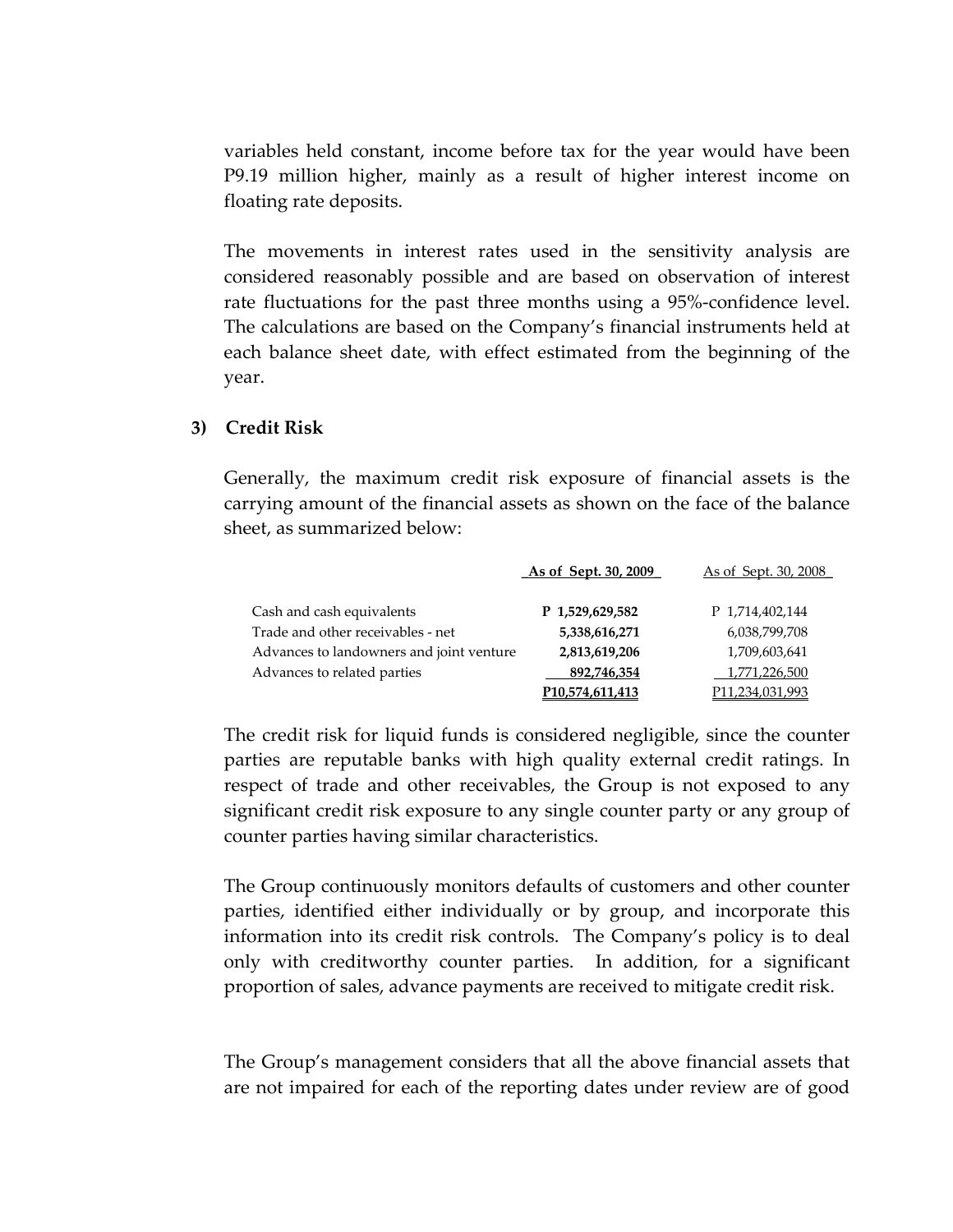credit quality, including those that are past due.

### **4) Liquidity Risk**

The Group manages its liquidity needs by carefully monitoring scheduled debt servicing payments for long‐term financial liabilities as well as cash outflows due in a day‐to‐day business. Liquidity needs are monitored in various time bands, on a day‐to‐day and week‐to‐week basis, as well as on the basis of a rolling 30‐day projection. Long‐term liquidity needs for a 6‐ month and one‐year period are identified monthly.

The Group maintains cash to meet its liquidity requirements for up to 60‐ day periods. Excess cash are invested in time deposits or short‐term marketable securities. Funding for long-term liquidity needs is additionally secured by an adequate amount of committed credit facilities and the ability to sell long‐term financial assets.

As at September 30, 2009, the Group's financial liabilities have contractual maturities which are presented below:

|                                       |                  | Current                                  |                             | Non-current |
|---------------------------------------|------------------|------------------------------------------|-----------------------------|-------------|
|                                       | Within           | 6 to 12                                  | $1$ to $5$                  | Later than  |
|                                       | 6 Months         | Months                                   | Years                       | 5 Years     |
| Interest-bearing loans and borrowings | 536,292,744<br>P | $\mathbf{P}$<br>$\overline{\phantom{a}}$ | P <sub>1</sub> ,066,075,056 | P<br>۰      |
| Trade and other payables              | 1,372,013,142    |                                          | 19,686,755                  | -           |
| Advances from related parties         | 233,186,977      | ٠                                        | 13,523,648                  |             |
| Other current liabilities             | 146,038,061      | 23,350,811                               |                             |             |
|                                       | P2,287,530,924   | 23.350.811                               | P 1.099,285,459             | D           |

This compares to the maturity of the Group's financial liabilities in the previous reporting period as follows:

|                                       |                     | Current                       |                   | Non-current              |
|---------------------------------------|---------------------|-------------------------------|-------------------|--------------------------|
|                                       | Within<br>$6$ to 12 |                               | $1$ to $5$        | Later than               |
|                                       | 6 Months            | Months                        | Years             | 5 Years                  |
|                                       |                     |                               |                   |                          |
| Interest-bearing loans and borrowings | P1,832,312,535      | P<br>$\overline{\phantom{a}}$ | P 1,040,501,378 P | $\overline{\phantom{a}}$ |
| Trade and other payables              | 1,336,977,188       |                               | 25,918,670        |                          |
| Advances from related parties         | 583,930,718         | -                             | -                 | ٠                        |
| Other current liabilities             | 237,173,654         | 23,350,811                    |                   |                          |
|                                       |                     |                               |                   |                          |
|                                       | P3,990,394,095      | 23,350,811                    | P 1.066.420.048   |                          |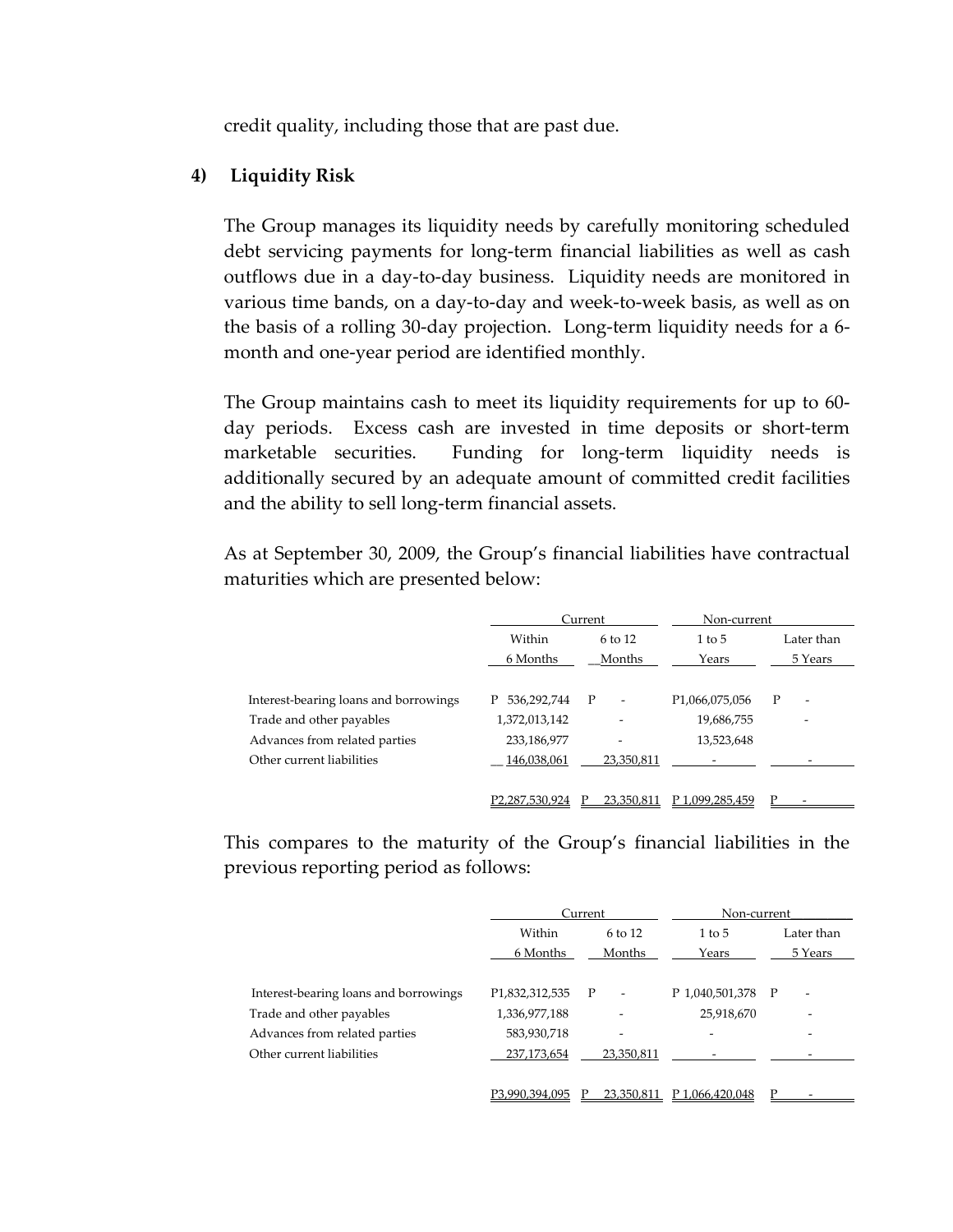The above contractual maturities reflect the gross cash flows, which may differ from the carrying values of the liabilities at the balance sheet dates.

### **5) Other Market Price Risk**

The Group is exposed to equity securities price risk because of investments held by the Group and classified on the balance sheet as available‐for‐sale financial assets. The Group is not exposed to commodity price risk.

At September 30, 2009, if the quoted stock price for the securities had decreased by 20%, with all other variables held constant, equity would have been lower by about P46.58 million. The 20% estimated change in quoted market price is computed based on volatility of local index for holdings first listed at Philippine Stock Exchange.

On the other hand, if the quoted market price for these securities had increased by the same amount, with all other variables held constant, equity for the year would have been higher by the same figure.

The investments in listed equity securities are considered long‐term, strategic investments. In accordance with the Group's policies, no specific hedging activities are undertaken in relation to these investments. The investments are continuously monitored and voting rights arising from these equity instruments are utilized in the Group's favor.

### **FINANCIAL INSTRUMENTS EVALUATION**

Financial assets include cash and financial instruments. The Group classifies its financial assets, other than hedging instruments, into the following categories: financial assets at fair value through profit or loss, loans and receivables, held‐to‐ maturity investments and available‐for‐sale financial assets. Financial assets are assigned to the different categories by management on initial recognition, depending on the purpose for which the investments were acquired. The designation of financial assets is re‐evaluated at every reporting date at which date a choice of classification or accounting treatment is available, subject to compliance with specific provisions of applicable accounting standards.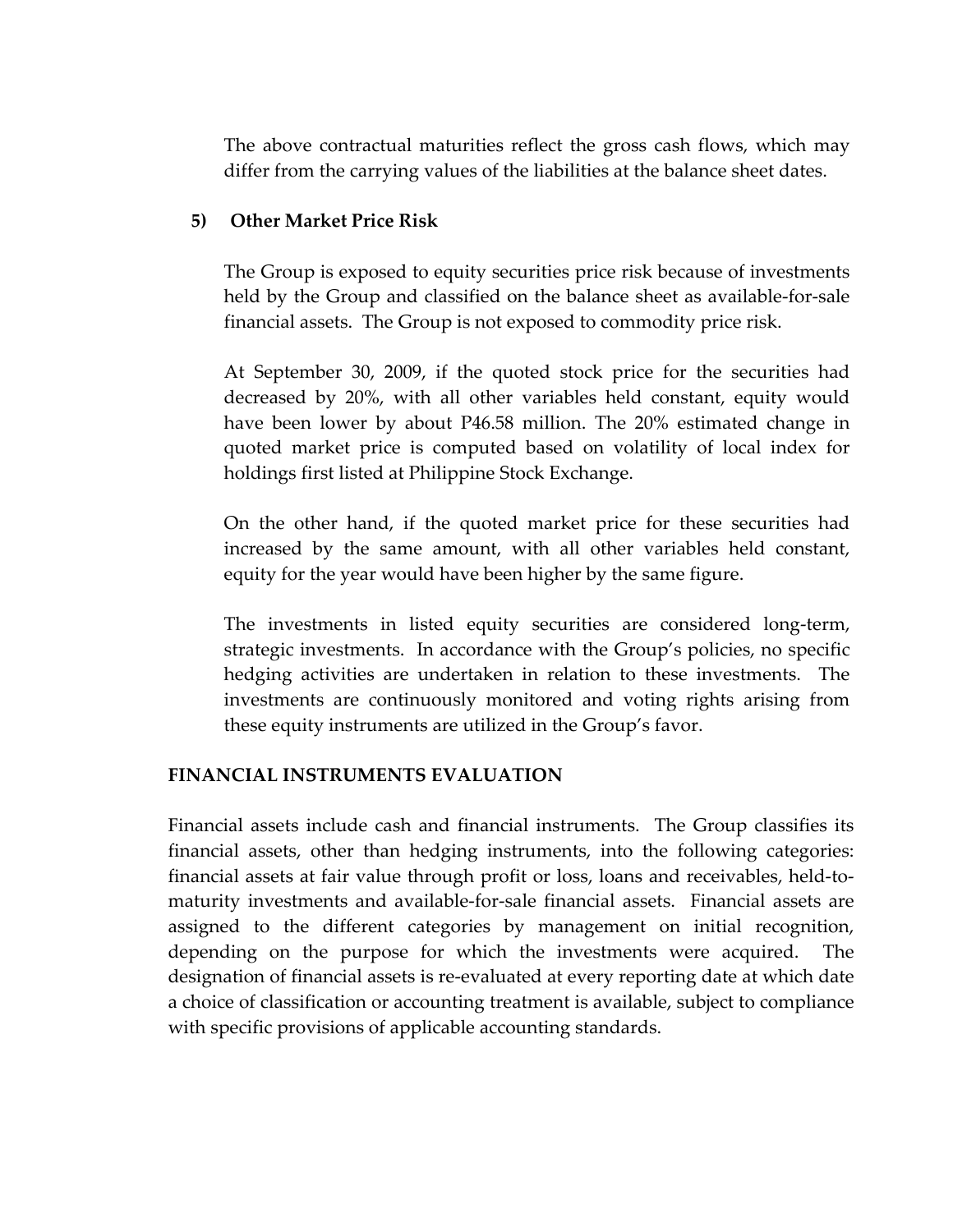*Cash and cash equivalents* are defined as cash on hand, demand deposits and short‐ term, highly liquid investments readily convertible to known amounts of cash and which are subject to insignificant risk of changes in value.

Regular purchase and sales of financial assets are recognized on their trade date. All financial assets that are not classified as at fair value through profit or loss are initially recognized at fair value, plus transaction costs. Financial assets carried at fair value through profit or loss are initially recognized at fair value and transaction costs are expensed in the income statement.

The foregoing categories of financial instruments are more fully described below.

# *1)* **Financial Assets at Fair Value through Profit or Loss**

This category includes financial assets that are either classified as held for trading or are designated by the entity to be carried at fair value through profit or loss upon initial recognition. A financial asset is classified in this category if acquired principally for the purpose of selling it in the near term or if so designated by management. Derivatives are also categorized as 'held for trading' unless they are designated as hedges. Assets in this category are classified as current assets if they are either held for trading or are expected to be realized within 12 months from the balance sheet date.

 Subsequent to initial recognition, the financial assets included in this category are measured at fair value with changes in fair value recognized in profit or loss. Financial assets originally designated as financial assets at fair value through profit or loss may not be subsequently be reclassified.

### *2)* **Loans and Receivables**

Loans and receivables are non‐derivative financial assets with fixed or determinable payments that are not quoted in an active market. They arise when the Group provides money, goods or services directly to a debtor with no intention of trading the receivables. They are included in current assets, except for maturities greater than 12 months after the balance sheet date which are classified as non‐current assets.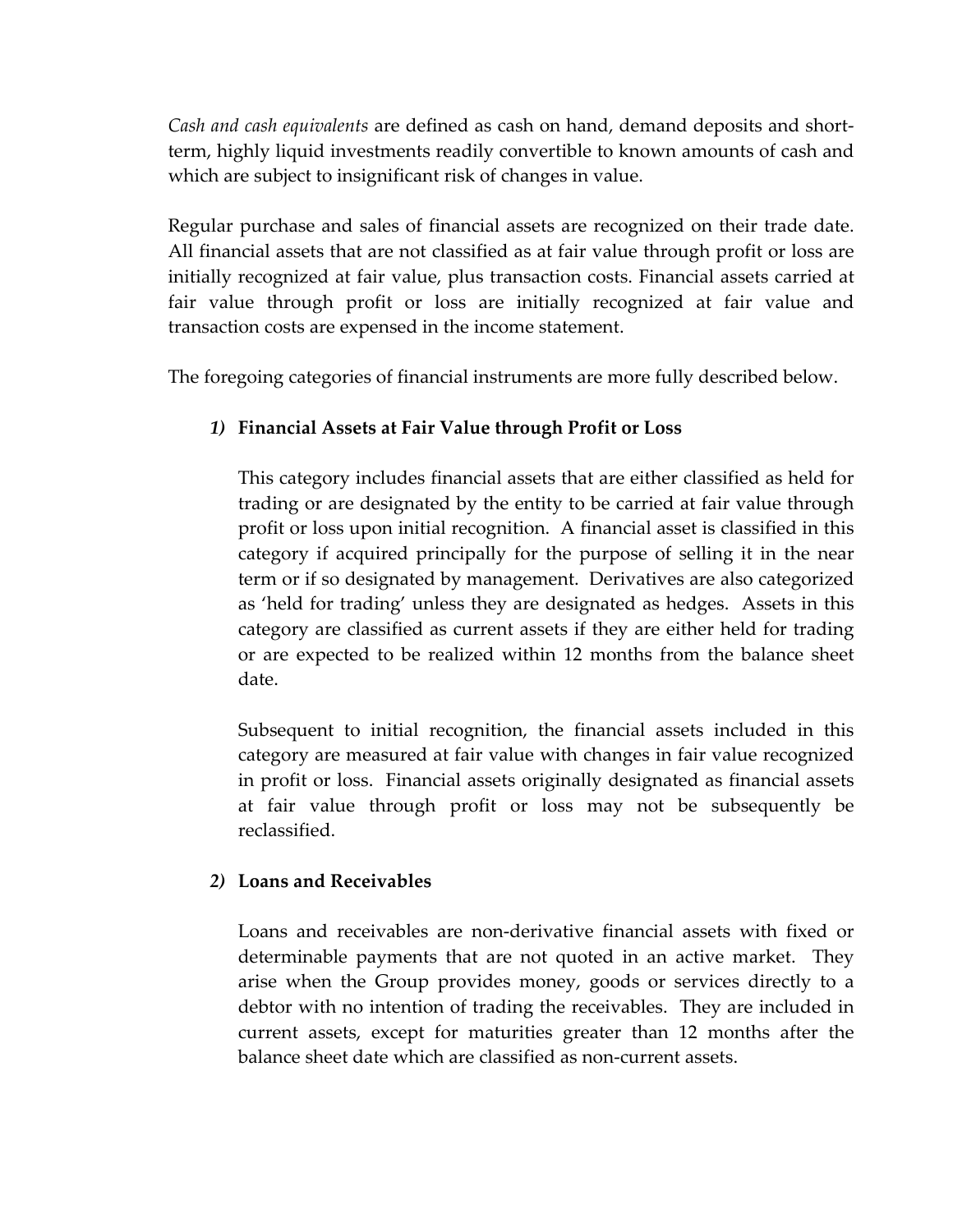Loans and receivables are subsequently measured at amortized cost using the effective interest method, less any impairment losses. Any change in their value is recognized in profit or loss. Impairment loss is provided when there is objective evidence that the Company will not be able to collect all amounts due to it in accordance with the original terms of the receivables. The amount of the impairment loss is determined as the difference between the assets' carrying amount and the present value of estimated cash flows.

 The Company's loans and receivables are presented as Trade and Other Receivables, Advances to Landowners and Joint Ventures, and Advances to Related Parties in the balance sheets.

### *3)* **Held‐to‐maturity Investments**

This category includes non‐derivative financial assets with fixed or determinable payments and a fixed date of maturity. Investments are classified as held‐to‐maturity if the Group has the positive intention and ability to hold them until maturity. Investments intended to be held for an undefined period are not included in this classification. They are included in non‐current assets in the consolidated balance sheets, except those maturing within 12 months of the balance sheet date.

Held-to-maturity investments are measured at amortized cost using the effective interest method. In addition, if there is objective evidence that the investment has been impaired, the financial asset is measured at the present value of estimated cash flows. Any changes to the carrying amount of the investment are recognized in profit or loss.

### *4)* **Available‐for‐sale Financial Assets**

This category includes non‐derivative financial assets that are either designated to this category or do not qualify for inclusion in any of the other categories of financial assets. They are included in non‐current assets unless management intends to dispose of the investment within 12 months from the balance sheet date.

All financial assets within this category are subsequently measured at fair value, unless otherwise disclosed, with changes in value recognized in equity, net of any effects arising from income taxes. Gains and losses